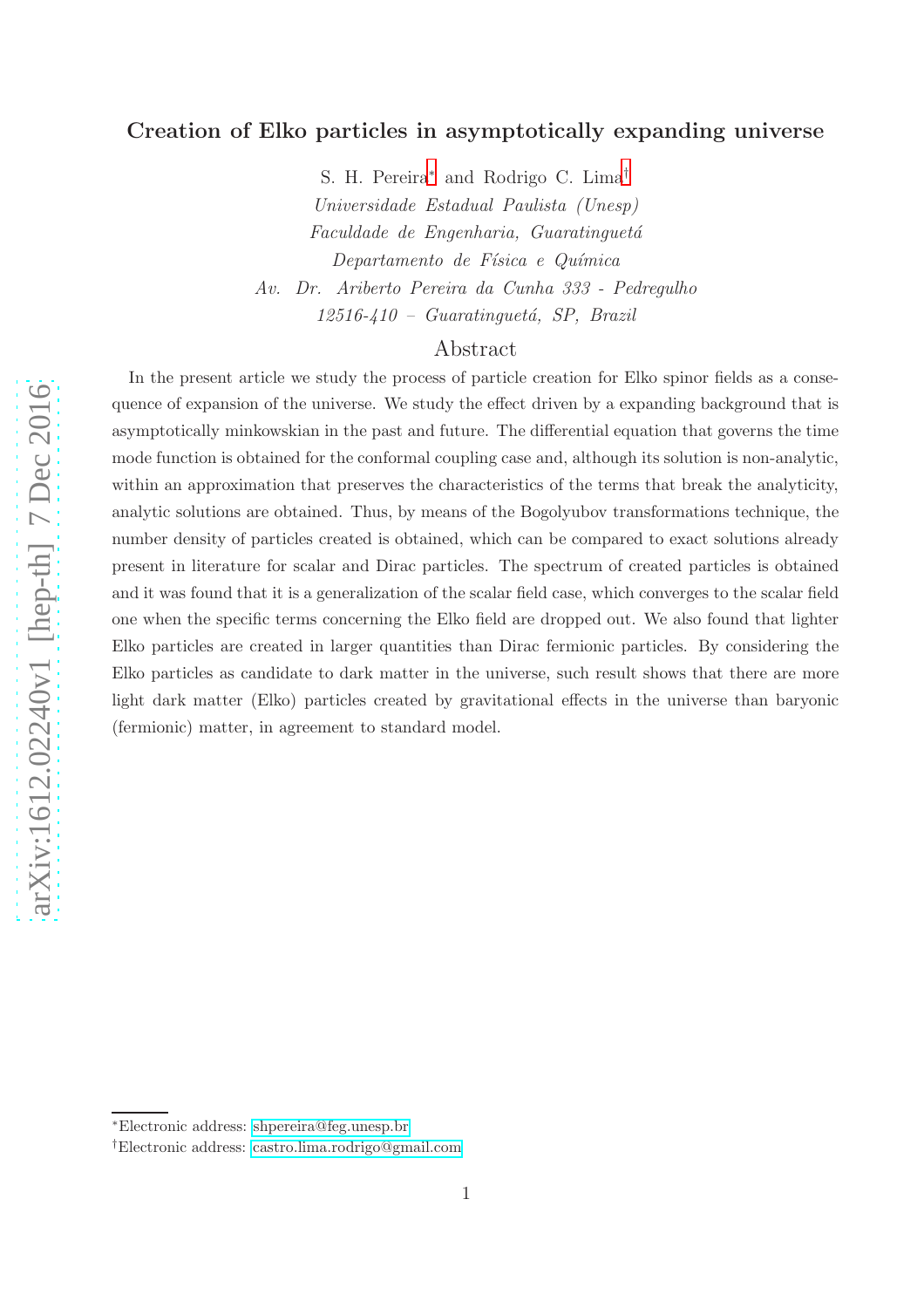#### I. INTRODUCTION

Particle creation in an expanding universe is one of the most interesting results that follows from quantum field theory when applied to curved backgrounds, and the year of 2016 marks fifty years of Leonard Parker's Ph.D. thesis [\[1](#page-25-0), [2](#page-25-1)] where he developed the techniques to address the problem in a rigorous way. Since then the problem has been studied in several articles [\[3](#page-25-2)[–8](#page-25-3)] and books [\[9](#page-25-4)[–12](#page-25-5)].

One of the most interesting results that follows from the work of Parker is that there is no creation of massless particles (photons, for instance) in a radiation dominated universe neither super massive particles in a matter dominated universe. This implies that there is no particle creation of the dominant type in the corresponding universe phase.

Two different methods are commonly used in order to study particle production by gravitational fields. The standard method, adopted by Parker and others [\[2,](#page-25-1) [9](#page-25-4), [10\]](#page-25-6), is the method of the adiabatic vacuum state, where the vacuum state is defined as that one for which the lowest energy state smoothly goes to zero in the past  $(t \to 0)$  and in the future  $(t \to \infty)$ . The result is equivalent to consider a universe that started from a Minkowski flat space at early times and evolves to a Minkowski flat space at late times. The particle creation occurs between such different stages. Another method is that of instantaneous hamiltonian diagonalization [\[5](#page-25-7), [7](#page-25-8), [11](#page-25-9)] developed by Grib and Mamayev at the same time of the works of Parker. In such approach the vacuum states are defined as those which minimizes the energy at a particular instant of time. In this method the creation rate is relatively higher than the adiabatic method [\[6](#page-25-10)].

Exact solutions for the rate of created particles are a difficult task, depending on the scale factor that describes the evolution of the universe and also on the type of particle that we would consider, namely, fermionic or bosonic particles and massive or massless particles. Particularly, a scale factor of the form  $(A + B \tanh(C\eta))^s$ , with A, B, C constants and  $s = \pm 1, \pm 2$  is exactly soluble for scalar particles [\[13](#page-25-11), [14\]](#page-25-12), where  $\eta$  represents the conformal time. Such kind of scale factor has interesting properties in the limit  $A \to 0$  and  $0 < \eta < 1/C$ , for which the universe behaves like radiation-dominated with  $s = 2$  and approaches to de Sitter model with  $s = -2$ . Also, in the limit  $B/A \ll 1$  and  $s = 1$ , this model can be compared to exact solutions for Dirac particles [\[15\]](#page-25-13). In this paper we study such case. Another exactly soluble model for scalar particles is given by the scale factor  $(1 + \exp(C\eta))^s$  with  $s = \pm 1, \pm 2$ [\[14](#page-25-12)], while for  $s = -2$  we have solution for Dirac particles [\[15](#page-25-13)].

Other recent works have studied the creation of massive and massless scalar particles [\[16](#page-25-14)[–18\]](#page-25-15), including modified gravity theories [\[19](#page-25-16)], super-heavy particles as candidates to dark matter [\[20\]](#page-25-17) and also fermionic spin 1/2 particles [\[21\]](#page-26-0) in different backgrounds for different methods. It is important to stress that there are several differences between the calculations of creation of scalar particles and fermionic ones. For some few specific models the calculations are analytic and exactly soluble for both kind of particles.

Recent works have shown the existence of a new kind of non-standard spinor with in-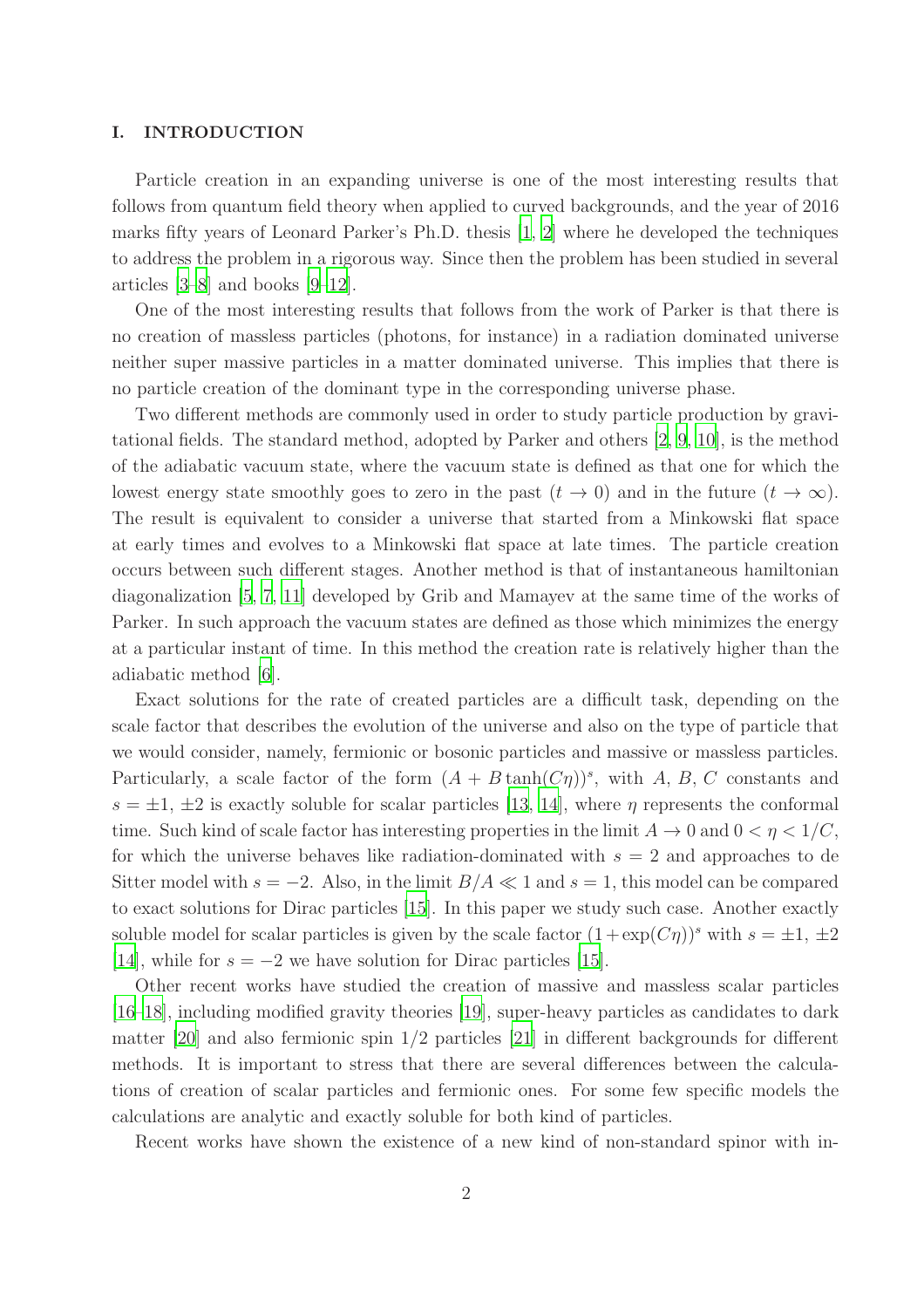teresting properties for the particle physics. It is constructed as a spin-1/2 field describing a fermion that is eigenstate of charge conjugation operator (in contrast to Dirac particles, that are eigenstate of parity conjugation operator), and was proposed by Ahluwalia and Grumiller [\[22](#page-26-1)[–24\]](#page-26-2). Such new type of spinor, in contrast to the Dirac spinor field, will violate either locality or Lorentz invariance, or both. For this reason, sometimes they are called Non-Standard Spinors (NSS), or dark spniors, since that they are naturally neutral, whereas Dirac spinors are charged. A special class of such NSS spinors are named Elko, which has mass dimension one (while Dirac particles has mass dimension  $3/2$ ), which leads them to satisfy only a Klein-Gordon type equation. Moreover, being a neutral field, they are a good candidate to a particle that does not interact electromagnetically with the standard model particles, exactly as desired for dark matter particles. Exact solutions for Elko spinor field coupled to gravity in curved Friedmann-Robertson-Walker backgrounds was investigate in [\[25\]](#page-26-3). In this paper we investigate the Elko particle creation using the Parker formalism.

The paper is organized as follows. In Section II we deduce the differential equation that governs the time mode function for the Elko spinor in a general curved background. In Section III we particularize and study the solutions to an asymptotically expanding metric. In Section IV the quantized field is constructed in terms of in and *out* solutions for the mode functions and the number density of created particles is obtained. In Section V we compare with the results of scalar and Dirac particles. We conclude in section VI.

## II. GENERAL EQUATION FOR ELKO CREATION

In which follows we will use  $\lambda(x) \equiv \lambda(\vec{x}, t)$  for a general Elko spinor defined in a curved background in four dimensions,  $\Lambda(\vec{x}, \eta)$  for the Elko spinor in the conformal time  $\eta$ ,  $\lambda_{\beta}^{S/A}$  $_\beta^{\beta / A} (\mathbf{k})$ for the Elko spinor basis in flat space-time (see Appendix A), where  $S/A$  stands for selfconjugate/anti-self-conjugate,  $\beta$  for the helicities of the field and  $f(\vec{x}, \eta)$  is the quantum field constructed with the above basis. The corresponding duals will be denoted by  $\vec{\lambda}$  and similarly for the other quantities.

We start with the Elko spinor action in a curved background [\[25](#page-26-3)],

<span id="page-2-1"></span>
$$
S = \int \sqrt{-g} \left( \frac{1}{2} g^{\mu\nu} \nabla_{\mu} \vec{\lambda} \nabla_{\nu} \lambda - V(\vec{\lambda}, \lambda) - \frac{\xi}{2} R \vec{\lambda} \lambda \right) d^4 x, \tag{1}
$$

where  $\lambda(x)$  and  $\vec{\lambda}(x)$  represents the Elko spinor field ant its dual, respectively, which are coupled to gravity through the coupling  $\xi$ , being  $\xi = 0$  a minimal coupling and  $\xi = 1/6$ a conformal coupling. R is the Ricci scalar,  $V(\vec{\lambda}, \lambda)$  is the potential,  $g \equiv det(g_{\mu\nu})$  and the covariant derivatives acting into the Elko fields  $\nabla_{\mu} \vec{\lambda} = \partial_{\mu} \vec{\lambda} + \vec{\lambda} \Gamma_{\mu}$  and  $\nabla_{\mu} \lambda = \partial_{\mu} \lambda - \Gamma_{\mu} \lambda$ , with  $\Gamma_{\mu}$  being the spin connection.

For a spatially flat, homogeneous and isotropic Friedmann-Robertson-Walker metric,

<span id="page-2-0"></span>
$$
ds^2 = dt^2 - a^2(t)(dx^2 + dy^2 + dz^2),
$$
\n(2)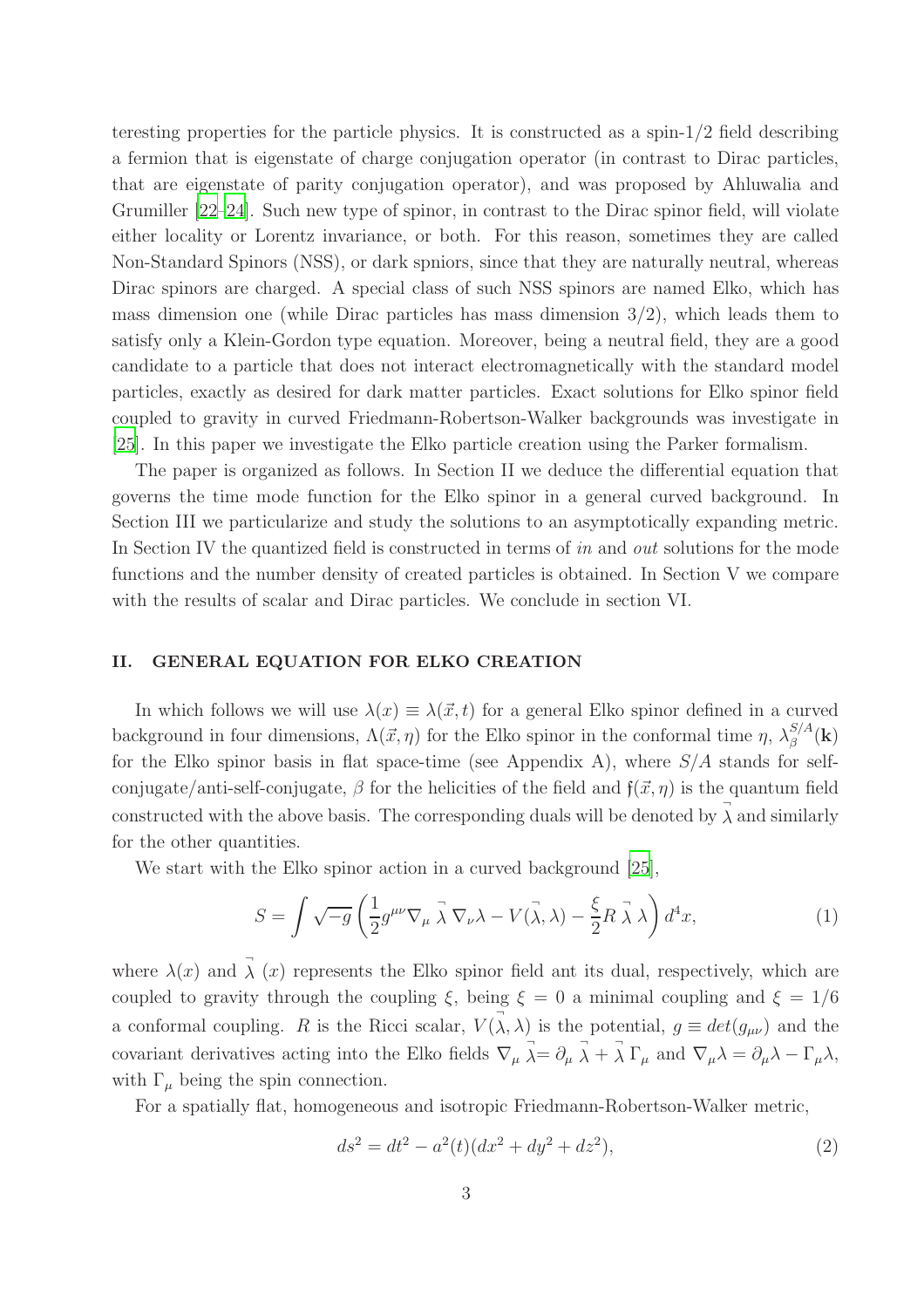the standard Dirac matrices  $\gamma_\mu$  in a flat space time satisfies  $\gamma_\mu \gamma_\nu + \gamma_\nu \gamma_\mu = 2\eta_{\mu\nu}$ , with  $\eta_{\mu\nu} = diag(1, -1, -1, -1)$ , and are related to Dirac matrices in the curved metric [\(2\)](#page-2-0) by

$$
\gamma^{0}(t) = \gamma_{0}, \qquad \gamma^{i}(t) = -\frac{1}{a(t)}\gamma_{i}, \quad i = 1, 2, 3.
$$
\n(3)

With this, the spin connections are  $\Gamma_0 = \Gamma^0 = 0$ ,  $\Gamma_i = -\frac{\dot{a}}{2}$  $\frac{\dot{a}}{2}\gamma_0\gamma_i$  and  $\Gamma^i = g^{ij}\Gamma_j = \frac{\dot{a}}{2a}$  $\frac{a}{2a^2}\gamma_0\gamma_i$ . By assuming a potential of the form  $V = \frac{1}{2}m^2 \overrightarrow{\lambda} \lambda$  and taking the least action principle from the action [\(1\)](#page-2-1) with respect to  $\vec{\lambda}$  and  $\lambda$  we obtain:

$$
\partial_{\alpha}[\sqrt{-g}g^{\alpha\nu}(\partial_{\nu}\lambda - \Gamma_{\nu}\lambda)] + \sqrt{-g}[g^{\mu\nu}(\Gamma_{\mu}\Gamma_{\nu}\lambda - \Gamma_{\mu}\partial_{\nu}\lambda) + m^{2}\lambda + \xi R\lambda] = 0,\n\partial_{\alpha}[\sqrt{-g}g^{\alpha\nu}(\partial_{\nu}\vec{\lambda} + \vec{\lambda}\Gamma_{\nu})] + \sqrt{-g}[g^{\mu\nu}(\Gamma_{\mu}\Gamma_{\nu}\vec{\lambda} + \partial_{\mu}\Gamma_{\nu}\vec{\lambda}) + m^{2}\vec{\lambda} + \xi R\vec{\lambda}] = 0.
$$
\n(4)

The motion equations for the Elko spinors are [\[25](#page-26-3)]

<span id="page-3-0"></span>
$$
\ddot{\lambda} + 3\left(\frac{\dot{a}}{a}\right)\dot{\lambda} - \frac{1}{a^2}\partial_i^2\lambda - \frac{3}{4}\left(\frac{\dot{a}}{a}\right)^2\lambda + \frac{\dot{a}}{a^2}\gamma_0\gamma_i(\partial_i\lambda) + m^2\lambda + \xi R\lambda = 0,
$$
  

$$
\ddot{\lambda} + 3\left(\frac{\dot{a}}{a}\right)\dot{\lambda} - \frac{1}{a^2}\partial_i^2\dot{\lambda} - \frac{3}{4}\left(\frac{\dot{a}}{a}\right)^2\dot{\lambda} - \frac{\dot{a}}{a^2}(\partial_i\dot{\lambda})\gamma_0\gamma_i + m^2\dot{\lambda} + \xi R\dot{\lambda} = 0.
$$
 (5)

Now we rewrite the above equations in terms of the conformal time  $\eta = \int dt/a(t)$ , so that [\(2\)](#page-2-0) turns to  $ds^2 = a^2(\eta)(d\eta^2 - dx^i dx_i)$  and  $\lambda(\vec{x}, t) \longrightarrow \lambda(\vec{x}, \eta)$ ,  $a(t) \longrightarrow a(\eta)$ . We also rewrite the field  $\lambda(\vec{x}, \eta) = \frac{\Lambda(\vec{x}, \eta)}{a(\eta)}$  and define  $f' \equiv df/d\eta$ . With this changes and using

$$
R = \frac{6}{a^2}(a\ddot{a} + \dot{a}^2) = \frac{6}{a^2} \frac{a''}{a}
$$

we obtain for [\(5\)](#page-3-0):

$$
\Lambda'' - \partial_i^2 \Lambda + \frac{a'}{a} \gamma_0 \gamma_i (\partial_i \Lambda) + \left[ m^2 a^2 - 6 \frac{a''}{a} \left( \frac{1}{6} - \xi \right) - \frac{3}{4} \frac{a'^2}{a^2} \right] \Lambda = 0
$$
  

$$
\overline{\Lambda}'' - \partial_i^2 \overline{\Lambda} - \frac{a'}{a} (\partial_i \overline{\Lambda}) \gamma_0 \gamma_i + \left[ m^2 a^2 - 6 \frac{a''}{a} \left( \frac{1}{6} - \xi \right) - \frac{3}{4} \frac{a'^2}{a^2} \right] \overline{\Lambda} = 0.
$$
 (6)

In the conformal coupling case  $\xi = 1/6$ , we finally obtain

$$
\Lambda'' - \partial_i^2 \Lambda + \frac{a'}{a} \gamma_0 \gamma_i (\partial_i \Lambda) + \left[ m^2 a^2 - \frac{3}{4} \frac{a'^2}{a^2} \right] \Lambda = 0,
$$
  

$$
\overline{\Lambda}'' - \partial_i^2 \overline{\Lambda} - \frac{a'}{a} (\partial_i \overline{\Lambda}) \gamma_0 \gamma_i + \left[ m^2 a^2 - \frac{3}{4} \frac{a'^2}{a^2} \right] \overline{\Lambda} = 0.
$$
 (7)

,

From now on we just consider the equation for  $\Lambda$ . A similar treatment can be done for  $\vec{\Lambda}$ . There are four independent Elko fields, namely  $\Lambda = \{\Lambda^S_\beta, \Lambda^A_\beta\}$  where

<span id="page-3-1"></span>
$$
\Lambda_{\beta}^{S} = \Lambda_{\{\pm,\mp\}}^{S} = N\lambda_{\{\pm,\mp\}}^{S}(\mathbf{k})g^{(+)}(\eta)e^{i\mathbf{k}\cdot\mathbf{x}},
$$
  
\n
$$
\Lambda_{\beta}^{A} = \Lambda_{\{\pm,\mp\}}^{A} = N\lambda_{\{\pm,\mp\}}^{A}(\mathbf{k})g^{(-)}(\eta)e^{-i\mathbf{k}\cdot\mathbf{x}},
$$
\n(8)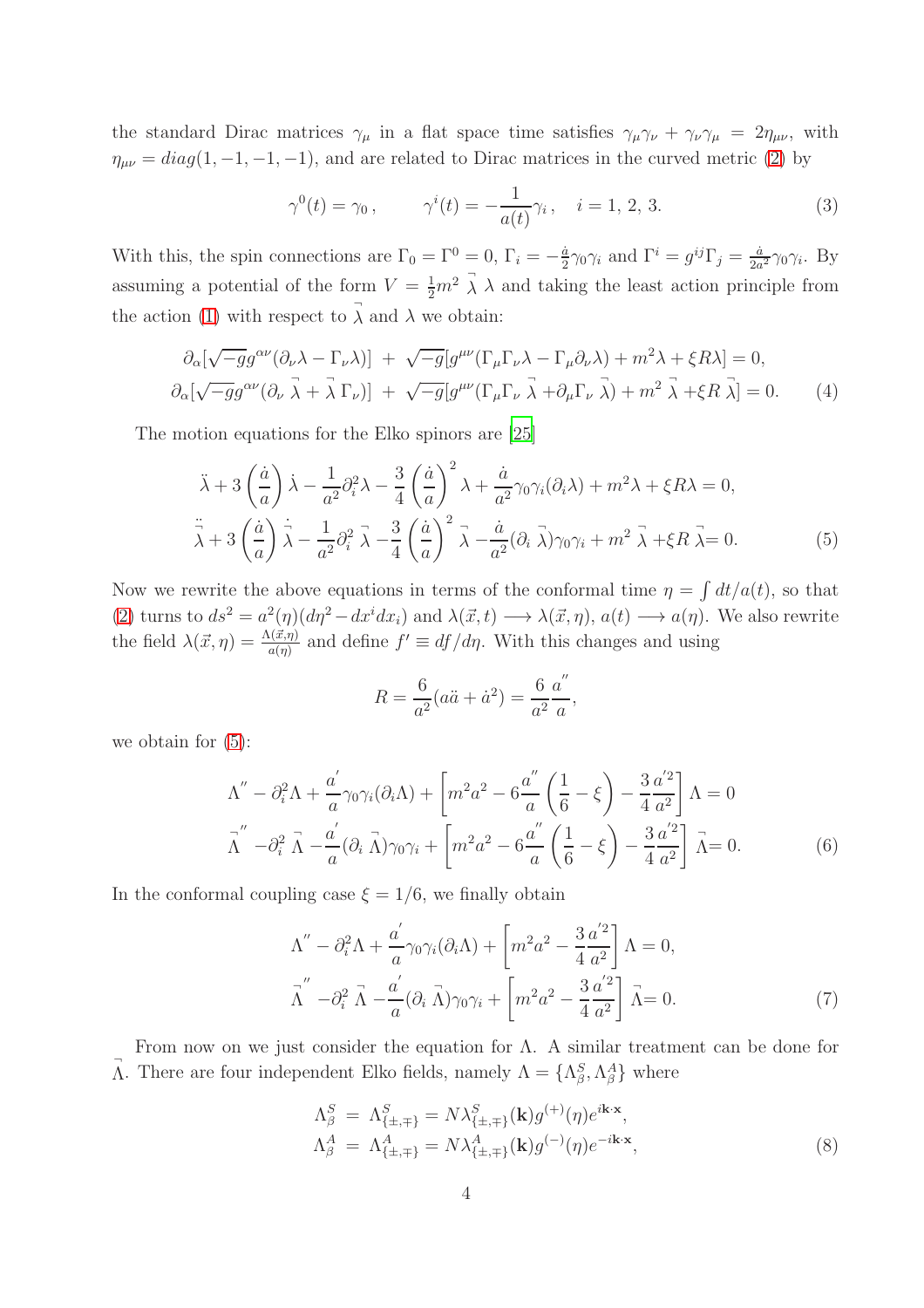for the self-conjugate  $\Lambda_{\beta}^{S}$  and  $\Lambda_{\beta}^{A}$  for the anti-self-conjugate spinors, being N a normalization constant,  $\beta = {\pm, \mp}$  the helicities and  $g^{\pm}(\eta)$  the positive and negative frequencies time functions. Substituting into [\(8\)](#page-3-1) we obtain four independent equations:

$$
N\left(\partial_{\eta}^{2} + k^{2} + i\frac{a^{'}}{a}\gamma_{0}\gamma_{i}k^{i} + m^{2}a^{2} - \frac{3}{4}\frac{a^{'2}}{a^{2}}\right)g^{(+)}(\eta)\lambda_{\{\pm,\mp\}}^{S}(\mathbf{k})e^{i\mathbf{k}\cdot\mathbf{x}} = 0
$$
  

$$
N\left(\partial_{\eta}^{2} + k^{2} - i\frac{a^{'}}{a}\gamma_{0}\gamma_{i}k^{i} + m^{2}a^{2} - \frac{3}{4}\frac{a^{'2}}{a^{2}}\right)g^{(-)}(\eta)\lambda_{\{\pm,\mp\}}^{A}(\mathbf{k})e^{-i\mathbf{k}\cdot\mathbf{x}} = 0.
$$
 (9)

In the Weyl representation for the Dirac gamma matrices, the term  $\gamma_0 \gamma_i k^i$  is

$$
\gamma_0 \gamma_i k^i = \begin{pmatrix} -k_3 & -k_1 + ik_2 & 0 & 0 \\ -k_1 - ik_2 & k_3 & 0 & 0 \\ 0 & 0 & k_3 & k_1 - ik_2 \\ 0 & 0 & k_1 + ik_2 & -k_3 \end{pmatrix}.
$$

Thus, the above system can be written in more compact form as

<span id="page-4-0"></span>
$$
ND^{(+)}g^{(+)}(\eta)\lambda_{\{\pm,\mp\}}^{S}(\mathbf{k})e^{i\mathbf{k}\cdot\mathbf{x}} = 0,
$$
  
\n
$$
ND^{(-)}g^{(-)}(\eta)\lambda_{\{\pm,\mp\}}^{A}(\mathbf{k})e^{-i\mathbf{k}\cdot\mathbf{x}} = 0,
$$
\n(10)

where  $D^{(\pm)}$  are the matrices

$$
D^{(\pm)} = \begin{pmatrix} D_{00}^{(\pm)} & D_{01}^{(\pm)} & 0 & 0 \\ D_{10}^{(+)} & D_{11}^{(\pm)} & 0 & 0 \\ 0 & 0 & D_{22}^{(\pm)} & D_{23}^{(\pm)} \\ 0 & 0 & D_{32}^{(\pm)} & D_{33}^{(\pm)} \end{pmatrix}
$$

with components:

$$
D_{00}^{(+)} = D_{33}^{(+)} = D_{11}^{(-)} = D_{22}^{(-)} = \partial_{\eta}^{2} + k^{2} + m^{2}a^{2} - \frac{3}{4}\frac{a^{'2}}{a^{2}} - i\frac{a^{'}}{a}k_{3}
$$
  
\n
$$
D_{11}^{(+)} = D_{22}^{(+)} = D_{00}^{(-)} = D_{33}^{(-)} = \partial_{\eta}^{2} + k^{2} + m^{2}a^{2} - \frac{3}{4}\frac{a^{'2}}{a^{2}} + i\frac{a^{'}}{a}k_{3}
$$
  
\n
$$
D_{01}^{(+)} = -D_{23}^{(+)} = -D_{01}^{(-)} = D_{23}^{(-)} = -i\frac{a^{'}}{a}k_{1} - \frac{a^{'}}{a}k_{2}
$$
  
\n
$$
D_{10}^{(+)} = -D_{32}^{(+)} = -D_{10}^{(-)} = D_{32}^{(-)} = -i\frac{a^{'}}{a}k_{1} + \frac{a^{'}}{a}k_{2}
$$

By assuming that  $\lambda_{\{\pm,\mp\}}^S$  and  $\lambda_{\{\pm,\mp\}}^A$  can be written in the general form (see Appendix A):

$$
\lambda_{\{\pm,\mp\}}^{S}(\mathbf{k}) = \begin{pmatrix} b^{1,2} \\ c^{1,2} \\ d^{1,2} \\ f^{1,2} \end{pmatrix} \qquad \lambda_{\{\pm,\mp\}}^{A}(\mathbf{k}) = \begin{pmatrix} h^{1,2} \\ l^{1,2} \\ m^{1,2} \\ n^{1,2} \end{pmatrix}
$$
(11)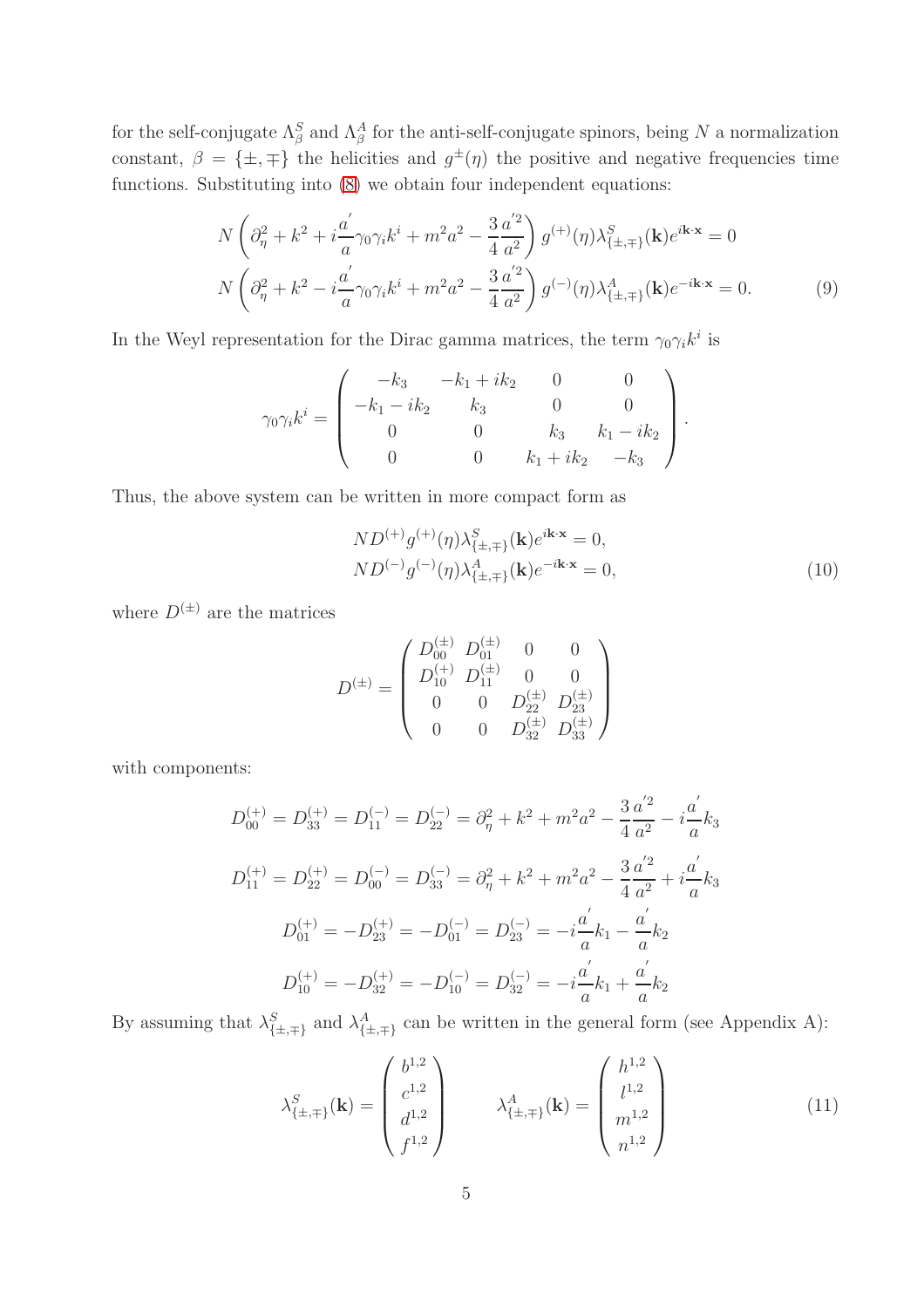with all the components non null, where the superscript  $(1, 2)$  stands for the helicities  $\{+,-\}$ and  $\{-, +\}$ , respectively, the system [\(10\)](#page-4-0) can be put into the following form:

$$
\left(\partial_{\eta}^{2} + k^{2} + m^{2}a^{2} - \frac{3}{4}\frac{a^{'2}}{a^{2}} + \frac{a^{'}}{a}\left[(-ik_{1} - k_{2})\frac{c^{1,2}}{b^{1,2}} - ik_{3}\right]\right)g^{(+)}(\eta) = 0,
$$
\n
$$
\left(\partial_{\eta}^{2} + k^{2} + m^{2}a^{2} - \frac{3}{4}\frac{a^{'2}}{a^{2}} + \frac{a^{'}}{a}\left[(-ik_{1} + k_{2})\frac{b^{1,2}}{c^{1,2}} + ik_{3}\right]\right)g^{(+)}(\eta) = 0,
$$
\n
$$
\left(\partial_{\eta}^{2} + k^{2} + m^{2}a^{2} - \frac{3}{4}\frac{a^{'2}}{a^{2}} + \frac{a^{'}}{a}\left[(+ik_{1} + k_{2})\frac{f^{1,2}}{d^{1,2}} + ik_{3}\right]\right)g^{(+)}(\eta) = 0,
$$
\n
$$
\left(\partial_{\eta}^{2} + k^{2} + m^{2}a^{2} - \frac{3}{4}\frac{a^{'2}}{a^{2}} + \frac{a^{'}}{a}\left[(+ik_{1} - k_{2})\frac{d^{1,2}}{f^{1,2}} - ik_{3}\right]\right)g^{(+)}(\eta) = 0,
$$
\n
$$
\left(\partial_{\eta}^{2} + k^{2} + m^{2}a^{2} - \frac{3}{4}\frac{a^{'2}}{a^{2}} + \frac{a^{'}}{a}\left[(+ik_{1} + k_{2})\frac{l^{1,2}}{h^{1,2}} + ik_{3}\right]\right)g^{(-)}(\eta) = 0,
$$
\n
$$
\left(\partial_{\eta}^{2} + k^{2} + m^{2}a^{2} - \frac{3}{4}\frac{a^{'2}}{a^{2}} + \frac{a^{'}}{a}\left[(-ik_{1} - k_{2})\frac{h^{1,2}}{l^{1,2}} - ik_{3}\right]\right)g^{(-)}(\eta) = 0,
$$
\n
$$
\left(\partial_{\eta}^{2} + k^{2} + m^{2}a^{2} - \frac{3}{4}\frac{a^{'2}}{a^{2}} + \frac{a^{'}}{a}\left[(-ik_{1} - k_{2})\frac{m^{1,2}}{m^{1,2}} - ik_{3}\
$$

which can be reduced to a single equation

<span id="page-5-0"></span>
$$
\left(\partial_{\eta}^{2} + k^{2} + m^{2}a^{2} - \frac{3}{4}\frac{a^{'2}}{a^{2}} + \frac{a^{'}}{a}[X_{j} + iY_{j}]\right)g(\eta) = 0,
$$
\n(12)

where  $X_j = X_j(k_1, k_2, k_3)$  and  $Y_j = Y_j(k_1, k_2, k_3)$  with  $j = 1, 2, 3, 4$  for  $g^{(+)}(\eta)$  of  $\Lambda_{\{+,-\}}^S$ ;  $j =$ 5, 6, 7, 8 for  $g^{(+)}(\eta)$  of  $\Lambda^S_{\{-,+\}}$ ; j = 9, 10, 11, 12 for  $g^{(-)}(\eta)$  of  $\Lambda^A_{\{+,-\}}$  and j = 13, 14, 15, 16 for  $g^{(-)}(\eta)$  of  $\Lambda^A_{\{-,+\}}$ .

Equation [\(12\)](#page-5-0) is the main equation to start the study of particle creation for the Elko field. Several interesting consequences can be obtained from [\(12\)](#page-5-0). First, if we use spherical coordinates into the term  $[X_j + iY_j]$ , it can be showed that  $X_j = 0$  for all components and  $Y_j = \pm k = \pm |\mathbf{k}|$ , being  $-k$  for  $\Lambda^S_{\{-,+\}}$ ,  $\Lambda^A_{\{-,+\}}$  and  $+k$  for  $\Lambda^S_{\{-,+\}}$ ,  $\Lambda^A_{\{+,-\}}$ . The last two terms into curl brackets, namely the terms proportional to  $a^2$  and  $a'$ , are specific to the Elko field. The first one carries the spinor coupling to the gravitational field that came from the spin connection  $\Gamma_{\mu}$  and the second carries the explicit spinorial structure of the field. When both terms are discard we obtain exactly the same equation for the standard scalar field [\[9](#page-25-4)].

In which follows we will keep the general components  $[X_j + iY_j]$  in arbitrary coordinate system, and at the end we will take the spherical coordinate system for a explicit calculation.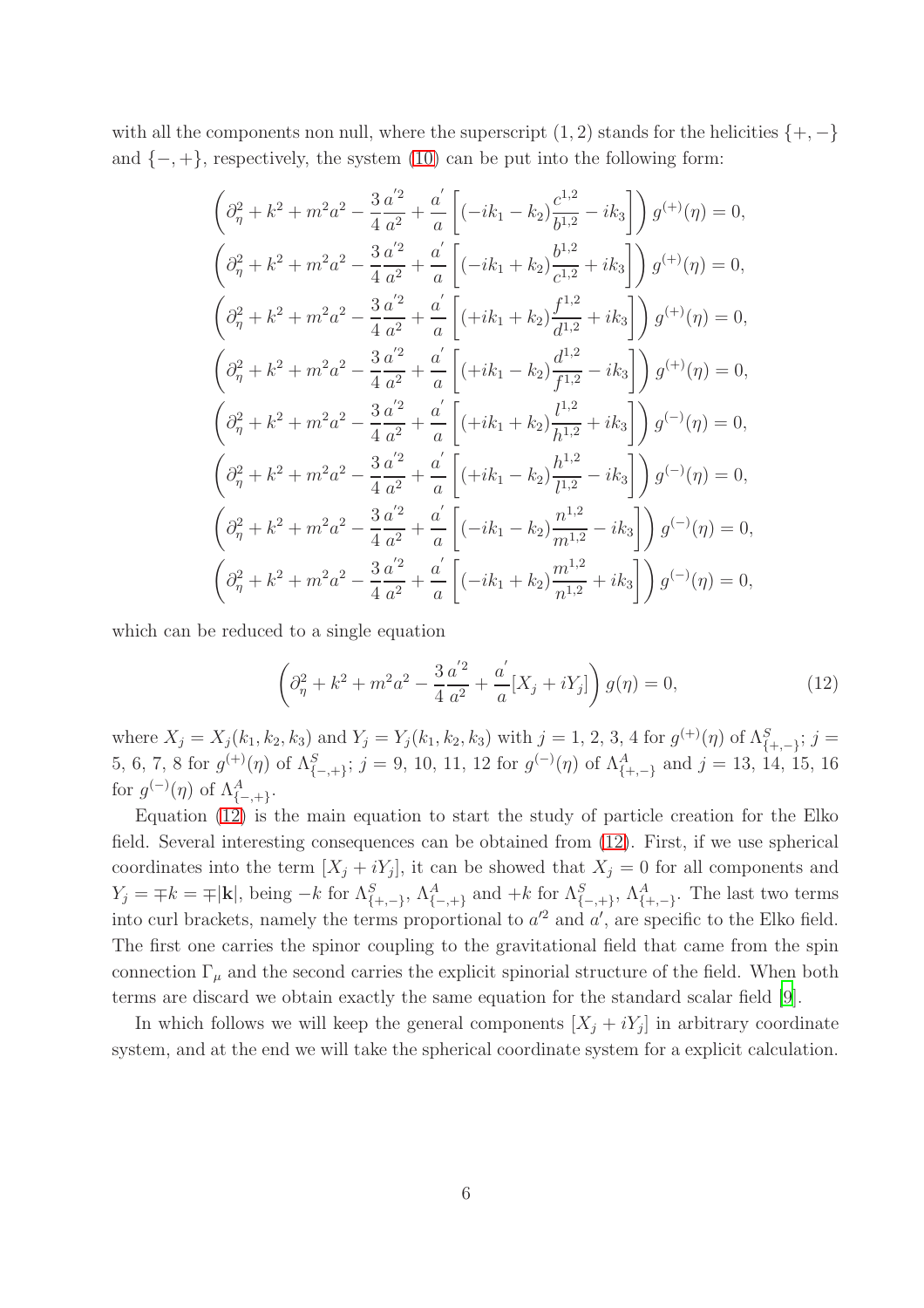#### III. SOLUTIONS FOR AN ASYMPTOTICALLY FLAT METRIC

Now we apply the above discussion to a particular metric that is asymptotically flat in the past and in the future:

<span id="page-6-0"></span>
$$
a^2(\eta) = A + B \tanh(\rho \eta), \tag{13}
$$

where A, B e  $\rho$  are real, with  $A > B > 0$  and  $\rho > 0$ . Such metric admits analytic solutions for both scalar field and Dirac fermionic fields, thus it is possible to compare the final results. In the limits  $\eta \longrightarrow \pm \infty$  such metric satisfies:

<span id="page-6-2"></span>
$$
\frac{a'}{a} = \frac{a'^2}{a^2} \longrightarrow 0,
$$
  
\n
$$
a^2(\eta) \longrightarrow A \pm B.
$$
\n(14)

Defining an effective mass as

$$
m_{eff}^2(\eta) = m^2 a^2 - \frac{3}{4} \frac{a^{'2}}{a^2} + \frac{a^{'}}{a} (X_j + iY_j),
$$
\n(15)

we have the frequency  $\omega^2(\eta) = k^2 + m_{eff}^2(\eta)$ , so that Eq. [\(12\)](#page-5-0) simplifies to:

$$
\left(\partial_{\eta}^{2} + \omega^{2}(\eta)\right)g(\eta) = 0, \tag{16}
$$

in analogy to a frequency time varying harmonic oscillator. The frequencies in the past and in the future can be defined as

$$
\omega(\eta) \equiv \begin{cases} \omega_{in} = \sqrt{k^2 + m^2(A - B)}, & \eta \to -\infty, \\ \omega_{out} = \sqrt{k^2 + m^2(A + B)}, & \eta \to +\infty. \end{cases}
$$
(17)

Substituting [\(13\)](#page-6-0) into [\(12\)](#page-5-0) we have:

<span id="page-6-1"></span>
$$
\left[\partial_{\eta}^{2} + k^{2} + m^{2}(A + B \tanh(\rho \eta)) - \frac{3}{4} \cdot \frac{1}{4} (B\rho)^{2} \left(\frac{1 - \tanh^{2}(\rho \eta)}{A + B \tanh(\rho \eta)}\right)^{2} + \frac{1}{2} B\rho \left(\frac{1 - \tanh^{2}(\rho \eta)}{A + B \tanh(\rho \eta)}\right) (X_{j} + iY_{j})\right] g(\eta) = 0
$$
\n(18)

It is important to stop for a moment to make some considerations about the differential equation [\(18\)](#page-6-1). The last two terms within the square brackets carries the explicit contribution of the Elko spinor, coming from  $a'^2$  and  $a'$  as previously mentioned. However this differential equation has no known analytical solutions. Although the asymptotic behaviour [\(14\)](#page-6-2) of the metric allows to discard these terms in the limits  $\eta \longrightarrow \pm \infty$ , it is well known that the process of creation in Parker's formalism compares the number of created particles between the asymptotic stages, thus we would like to take into account the explicit contribution of these terms, otherwise we would simply have the same rate of creation from the standard scalar field. This can be done by substituting those terms by some function with the same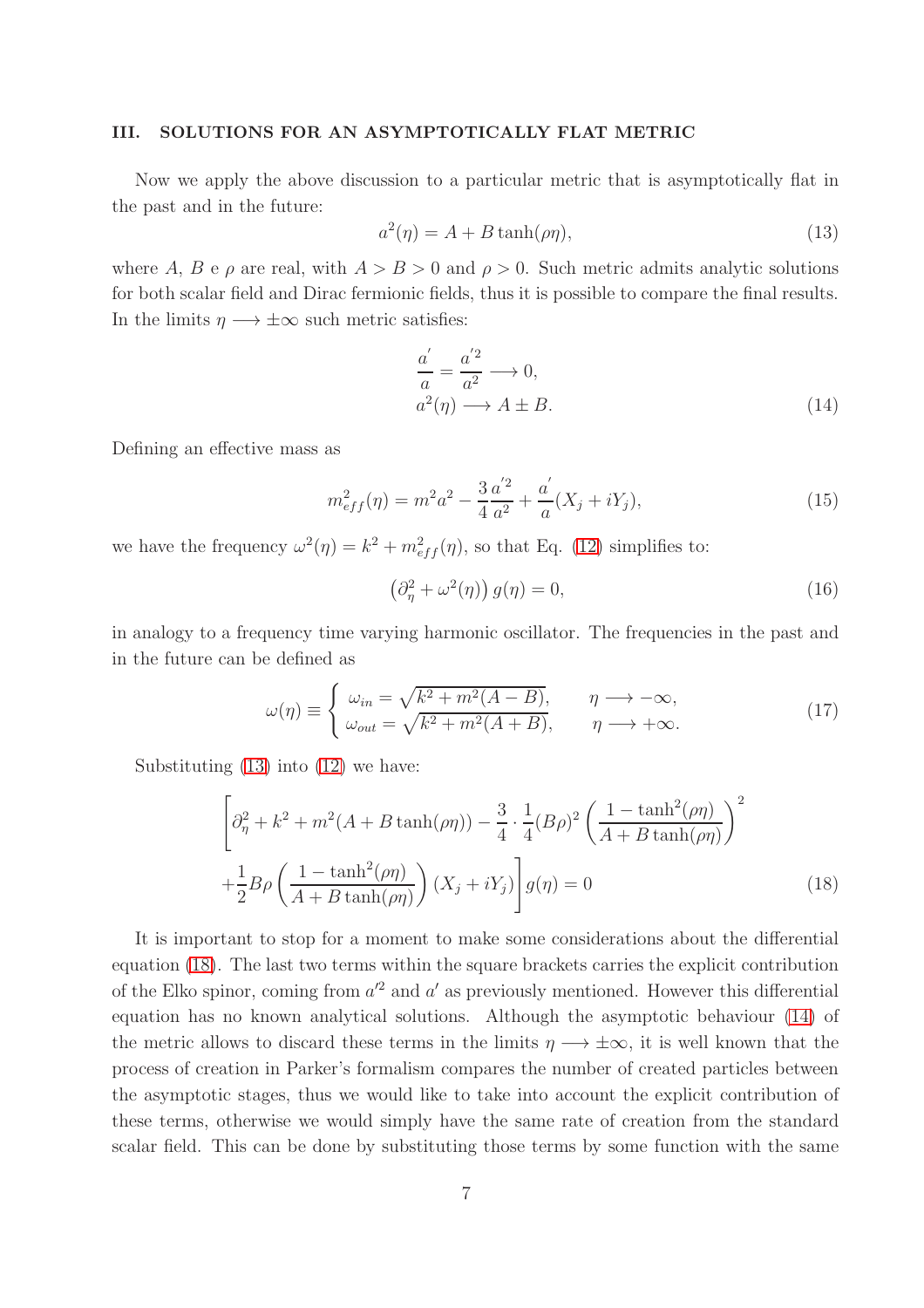behaviour in the range. A function that preserves the same shape of the previous one will contribute with nearly the same quantity into the final calculations, since that the total of created particles is just taken in the limit of asymptotic time from  $-\infty$  to  $+\infty$ . We use the following approximations:

<span id="page-7-0"></span>
$$
\frac{a'}{a} = f_{1ex} = \frac{1}{2} \frac{B\rho (1 - \tanh^2(\rho \eta))}{(A + B \tanh(\rho \eta))} \approx \frac{1}{2} c_1 \frac{B\rho (1 - \tanh^2(\rho \eta))}{(A + B)} = f_{1ap}
$$
(19)

<span id="page-7-1"></span>
$$
\frac{a^{'2}}{a^2} = f_{2ex} = \frac{1}{4} \frac{B^2 \rho^2 (1 - \tanh^2(\rho \eta))^2}{(A + B \tanh(\rho \eta))^2} \approx \frac{1}{4} \frac{c_2 B^2 \rho^2 (1 - \tanh^2(\rho \eta))}{(A + B)^2} = f_{2ap}
$$
(20)

where  $c_1$  and  $c_2$  are constants to be adjusted in the approximated functions, in order to maintain the area below the function to the same order. A graphical and numerical analysis of the exact functions  $(f_{1\,ex}, f_{2\,ex})$  and approximated functions  $(f_{1\,ap}, f_{2\,ap})$  suggest a reasonable choice for the parameters as  $c_1 = (A + B)/A$  and  $c_2 = (2/3)c_1^2$ . Some examples are plotted in the Figure [1](#page-8-0) for different values of the constants A and B. We have verified that the functions  $f_{1ex}$  and  $f_{1ap}$  are nearly equal to all values of A and B satisfying  $A/B > 2$ . The difference between the area below the curves are less than  $9\%$  for  $A/B > 2$  and less than 1% for  $A/B > 6$ . For the functions  $f_{2\,ex}$  and  $f_{2\,ap}$  the difference in the amplitude are more evident, however we have verified numerically that the difference between the area below the curves are less than 7% for  $A/B > 3$  and less than 1% for  $A/B > 8$ . Thus we conclude that our approximation is good enough to ensure an error less than 1% for both functions if the condition  $A/B > 8$  be satisfied.

Substituting the approximated functions into [\(18\)](#page-6-1) and making the change of variables  $\xi = [1 + \tanh(\rho \eta)]/2$  we obtain, after a division by  $4\rho^2 \xi^2 (1 - \xi)^2$ ,

<span id="page-7-2"></span>
$$
\left[\frac{d^2}{d\xi^2} + \left(\frac{1}{\xi - 1} + \frac{1}{\xi}\right)\frac{d}{d\xi} + \left(\frac{\omega_{out}^2}{4\rho^2}\frac{1}{\xi - 1} - \frac{\omega_{in}^2}{4\rho^2}\frac{1}{\xi}\right) \cdot \frac{1}{\xi(\xi - 1)}\right] + \frac{B}{8(A + B)} \left(\frac{3c_2B}{2(A + B)} - \frac{4c_1(X_j + iY_j)}{\rho}\right) \cdot \frac{1}{\xi(\xi - 1)}\right] \tilde{g}(\xi) = 0.
$$
\n(21)

Such second order differential equation is of Riemann-Papperitz type, whose solutions are generalizations of hypergeometric functions. This shows the advantage to use the approximated functions [\(19\)](#page-7-0) and [\(20\)](#page-7-1), since that now we have analytic solutions and the informations about the Elko field will be present into the solutions.

The solution for  $\tilde{g}(\xi)$  from [\(21\)](#page-7-2) is (see Appendix B):

<span id="page-7-3"></span>
$$
\tilde{g}(\xi) = \xi^{\frac{i\omega_{in}}{2\rho}} (1 - \xi)^{\frac{i\omega_{out}}{2\rho}} P \begin{Bmatrix} 0 & 1 & \infty \\ 0 & 0 & \frac{1 \pm \sqrt{1 - 4r}}{2} + \frac{i\omega_{+}}{\rho} \\ -\frac{i\omega_{in}}{\rho} & -\frac{i\omega_{out}}{\rho} & \frac{1 \pm \sqrt{1 - 4r}}{2} + \frac{i\omega_{+}}{\rho} \end{Bmatrix}
$$
(22)

where  $r = \frac{B}{8(4+1)}$  $\frac{B}{8(A+B)}\left(\frac{3c_2B}{2(A+B)}-\frac{4c_1(X_j+iY_j)}{\rho}\right)$  $\left(\frac{\partial f}{\partial t} + iY_j\right)$  and  $P\{\}\$ is called Riemann symbol. Notice that, from the discussion that follows [\(12\)](#page-5-0), in spherical coordinates we have  $Y_j = \mp k =$ , being  $-k$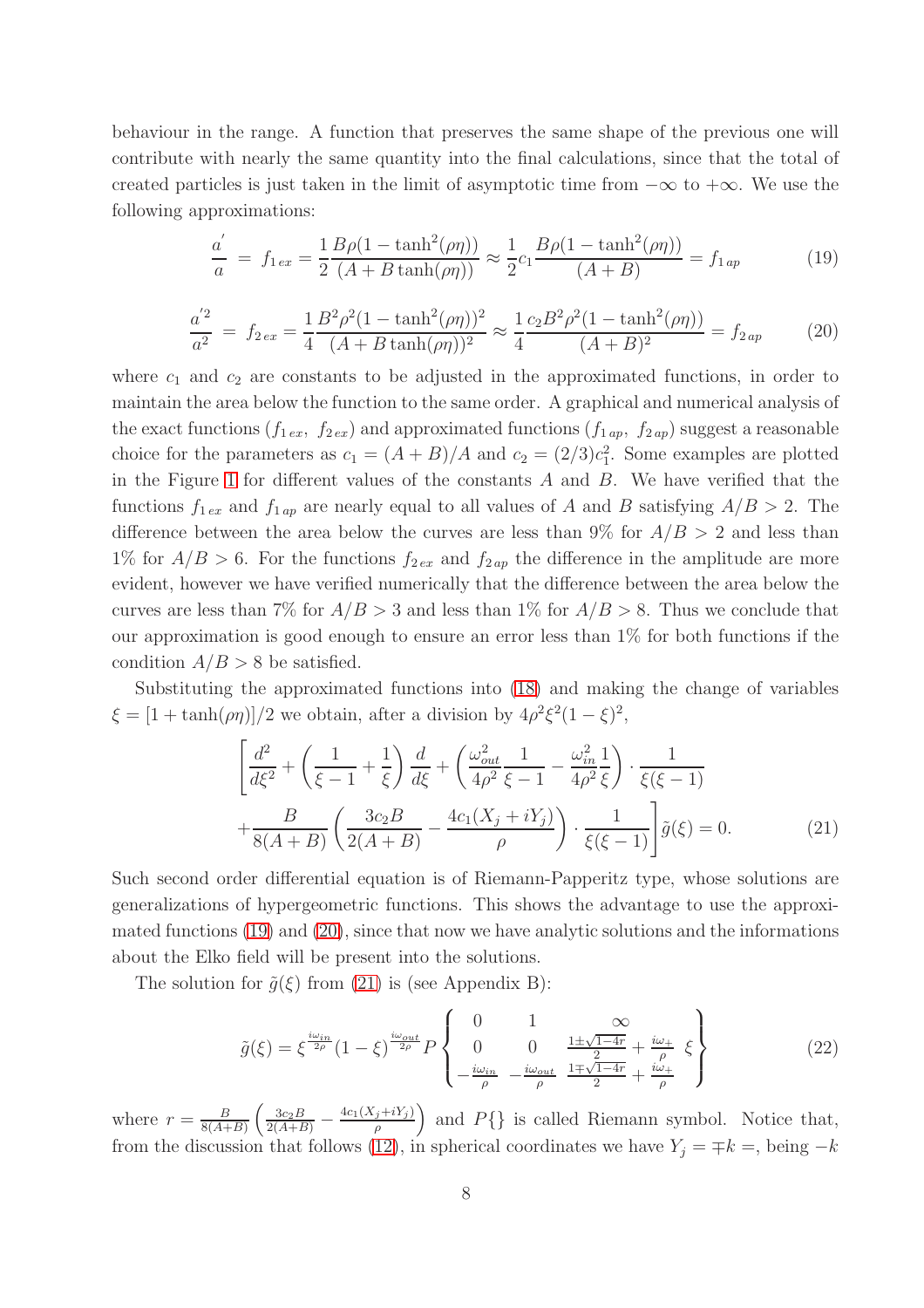

<span id="page-8-0"></span>FIG. 1: Graphical analysis for the exact functions  $(f_{1 ex}, f_{2 ex})$ , in black lines and approximated functions  $(f_1_{ap}, f_2_{ap})$ , in red lines, from Eqs. [\(19\)](#page-7-0) and [\(20\)](#page-7-1) for  $c_1 = (A + B)/A$  and  $c_2 = (2/3)c_1^2$ , with the following values of parameters: (a)  $A = 2$ ,  $B = 1$ ; (b)  $A = 2$ ,  $B = 1$ ; (c)  $A = 8$ ,  $B = 1$ ; (d)  $A = 8, B = 1.$ 

for  $\Lambda_{\{+,-\}}^S$ ,  $\Lambda_{\{-,+\}}^A$  and  $+k$  for  $\Lambda_{\{-,+\}}^S$ ,  $\Lambda_{\{+,-\}}^A$ . Thus we will refer to a single r coefficient but remembering that it can assume two distinct values, namely  $r = r_{\mp}$ , according to signal of  $Y_j$ .

The solution [\(22\)](#page-7-3) can be expressed in terms of hypergeometric functions  ${}_2F_1(a, b; c; z)$ . We let to Appendix B the cumbersome manipulations involving properties of hypergeometric functions, starting from the Riemann-Papperitz differential equation.

In order to study the particle creation between the asymptotic limits  $-\infty < \eta < \infty$ ,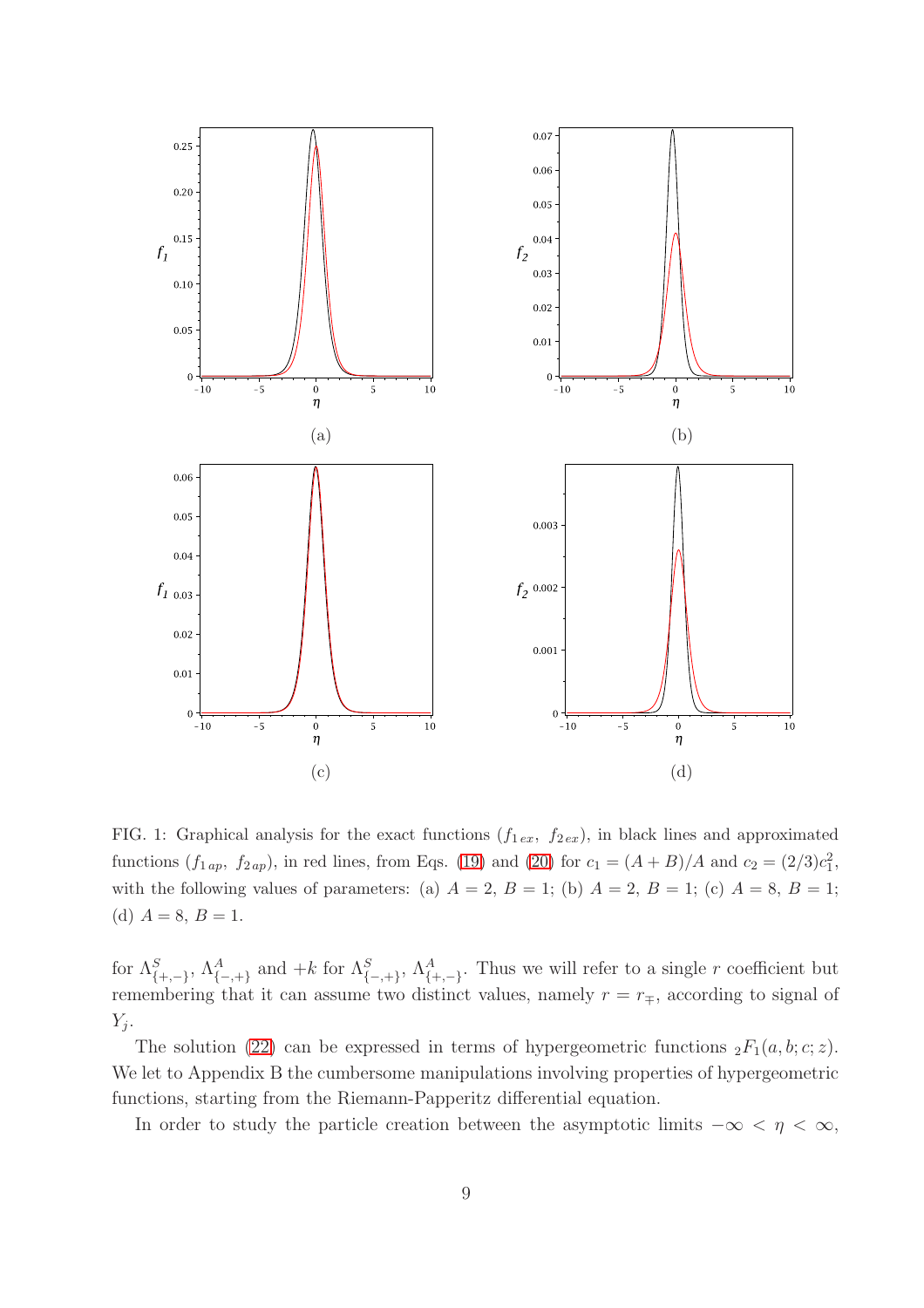here named in and out states, we need the functions  $g^{(\pm)}(\eta)$  for these states. From [\(74\)](#page-22-0) we obtain:

<span id="page-9-2"></span>
$$
g_{in}^{(+)}(\eta) = \exp\left[i\left(-\omega_{+}\eta - \frac{\omega_{-}}{\rho}\ln(2\cosh(\rho\eta))\right)\right]
$$
\n
$$
\times 2F_1\left(\frac{1\mp(\sqrt{1-4r})^*}{2} + \frac{i\omega_{-}}{\rho}, \frac{1\pm(\sqrt{1-4r})^*}{2} + \frac{i\omega_{-}}{\rho}; 1 - \frac{i\omega_{in}}{\rho}; \frac{1+\tanh(\rho\eta)}{2}\right),
$$
\n(23)

<span id="page-9-3"></span>
$$
g_{in}^{(-)}(\eta) = \exp\left[i\left(-\omega_{-}\eta - \frac{\omega_{+}}{\rho}\ln(2\cosh(\rho\eta))\right)\right]
$$
\n
$$
\times 2F_{1}\left(\frac{1\mp(\sqrt{1-4r})^{*}}{2} + \frac{i\omega_{+}}{\rho}, \frac{1\pm(\sqrt{1-4r})^{*}}{2} + \frac{i\omega_{+}}{\rho}; 1 + \frac{i\omega_{in}}{\rho}; \frac{1+\tanh(\rho\eta)}{2}\right)
$$
\n(24)

from which follows that:  $g_{in}^{(\pm)}(\eta \to -\infty) = e^{\mp i\omega_{in}\eta}$  and:

<span id="page-9-4"></span>
$$
g_{out}^{(+)}(\eta) = \exp\left[i\left(-\omega_{+}\eta - \frac{\omega_{-}}{\rho}\ln(2\cosh(\rho\eta))\right)\right]
$$
  
 
$$
\times 2F_{1}\left(\frac{1\mp(\sqrt{1-4r})^{*}}{2} + \frac{i\omega_{-}}{\rho}, \frac{1\pm(\sqrt{1-4r})^{*}}{2} + \frac{i\omega_{-}}{\rho}; \frac{i\omega_{out}}{\rho}; \frac{1-\tanh(\rho\eta)}{2}\right),
$$
 (25)

<span id="page-9-5"></span>
$$
g_{out}^{(-)}(\eta) = \exp\left[i\left(\omega_{-}\eta + \frac{\omega_{+}}{\rho}\ln(2\cosh(\rho\eta))\right)\right]
$$
\n
$$
\times 2F_{1}\left(\frac{1 \pm (\sqrt{1-4r})^{*}}{2} - \frac{i\omega_{+}}{\rho}, \frac{1 \pm (\sqrt{1-4r})^{*}}{2} - \frac{i\omega_{+}}{\rho}; -\frac{i\omega_{out}}{\rho}; \frac{1 - \tanh(\rho\eta)}{2}\right),
$$
\n(26)

with  $g_{out}^{(\pm)}(\eta \to \infty) = e^{\mp i\omega_{out}\eta}$ . Thus we can write the  $g_{in}^{\pm}(\eta \to -\infty)$  states in terms of  $g_{out}^{\pm}(\eta \to \infty)$ ∞),

<span id="page-9-0"></span>
$$
g_{in}^{(+)}(\eta) = \sigma e^{-i\omega_{out}\eta} + \varrho e^{i\omega_{out}\eta},\tag{27}
$$

<span id="page-9-1"></span>
$$
g_{in}^{(-)}(\eta) = \pi e^{-i\omega_{out}\eta} + \tau e^{i\omega_{out}\eta},\tag{28}
$$

where  $\sigma,$   $\varrho,$   $\pi$  and  $\tau$  are the Bogolyubov coefficients:

<span id="page-9-6"></span>
$$
\sigma = C_1 = \frac{\Gamma\left(1 - \frac{i\omega_{in}}{\rho}\right)\Gamma\left(-\frac{i\omega_{out}}{\rho}\right)}{\Gamma\left(\frac{1 \pm (\sqrt{1-4r})^*}{2} - \frac{i\omega_+}{\rho}\right)\Gamma\left(\frac{1 \pm (\sqrt{1-4r})^*}{2} - \frac{i\omega_+}{\rho}\right)},\tag{29}
$$

$$
\varrho = C_2 = \frac{\Gamma\left(1 - \frac{i\omega_{in}}{\rho}\right)\Gamma\left(\frac{i\omega_{out}}{\rho}\right)}{\Gamma\left(\frac{1 \pm (\sqrt{1-4r})^*}{2} + \frac{i\omega_-}{\rho}\right)\Gamma\left(\frac{1 \pm (\sqrt{1-4r})^*}{2} + \frac{i\omega_-}{\rho}\right)},\tag{30}
$$

$$
\pi = C_3 = \frac{\Gamma\left(1 + \frac{i\omega_{in}}{\rho}\right)\Gamma\left(-\frac{i\omega_{out}}{\rho}\right)}{\Gamma\left(\frac{1 \pm (\sqrt{1-4r})^*}{2} - \frac{i\omega_-}{\rho}\right)\Gamma\left(\frac{1 \pm (\sqrt{1-4r})^*}{2} - \frac{i\omega_-}{\rho}\right)},\tag{31}
$$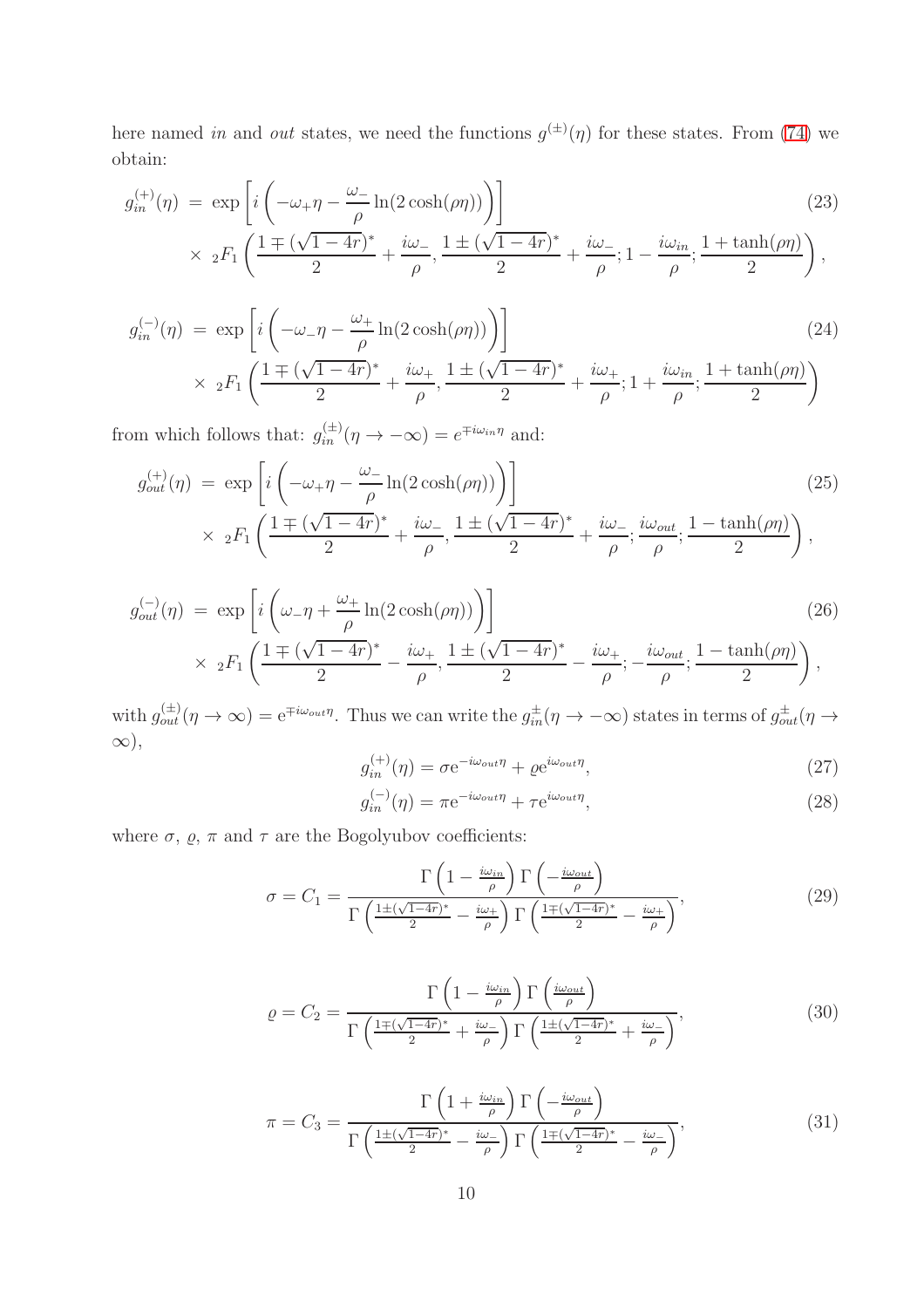<span id="page-10-1"></span>
$$
\tau = C_4 = \frac{\Gamma\left(1 + \frac{i\omega_{in}}{\rho}\right)\Gamma\left(\frac{i\omega_{out}}{\rho}\right)}{\Gamma\left(\frac{1 \pm (\sqrt{1-4r})^*}{2} + \frac{i\omega_+}{\rho}\right)\Gamma\left(\frac{1 \pm (\sqrt{1-4r})^*}{2} + \frac{i\omega_+}{\rho}\right)}.
$$
(32)

Finally, the four Elko fields  $\Lambda = \{\Lambda_\beta^S, \Lambda_\beta^A\}$  from [\(8\)](#page-3-1) are completely determined for *in* and out regions.

### IV. QUANTUM FIELD AND CREATION OF ELKO PARTICLES

Now we proceed to the quantization of the field and the explicit calculation of the number of created particles.

The two complete basis of solutions for self-conjugate and anti-self-conjugate Elko field in the regions in and out are, respectively,  $\{\Lambda_{in}^S(\mathbf{k},\beta,\eta),\Lambda_{in}^A(\mathbf{k},\beta,\eta)\}\$ e  $\{\Lambda_{out}^S(\mathbf{k}, \beta, \eta), \Lambda_{out}^A(\mathbf{k}, \beta, \eta)\}\,$ , with  $\beta$  denoting the helicities. The Fourier decomposition of the field is (notice from  $(8)$ ) the presence of a normalization factor N):

$$
\mathfrak{f}_{in}(x) = \int d^3k \sum_{\beta} [\hat{a}_{in}(\mathbf{k}, \beta) \Lambda_{in}^S(\mathbf{k}, \beta, \eta) e^{i\mathbf{k}\cdot\mathbf{x}} + \hat{b}_{in}^{\dagger}(\mathbf{k}, \beta) \Lambda_{in}^A(\mathbf{k}, \beta, \eta) e^{-i\mathbf{k}\cdot\mathbf{x}}],\tag{33}
$$

$$
f_{out}(x) = \int d^3k \sum_{\beta} [\hat{a}_{out}(\mathbf{k}, \beta) \Lambda_{out}^S(\mathbf{k}, \beta, \eta) e^{i\mathbf{k} \cdot \mathbf{x}} + \hat{b}_{out}^{\dagger}(\mathbf{k}, \beta) \Lambda_{out}^A(\mathbf{k}, \beta, \eta) e^{-i\mathbf{k} \cdot \mathbf{x}}],
$$
(34)

with the creation  $(\hat{a}_{in/out}^{\dagger}, \hat{b}_{in/out}^{\dagger})$  and annihilation  $(\hat{a}_{in/out}, \hat{b}_{in/out})$  operators satisfying:

<span id="page-10-0"></span>
$$
\{\hat{a}_{in/out}(\mathbf{k},\beta),\hat{a}_{in/out}^{\dagger}(\mathbf{k}',\beta')\} = \delta^3(\mathbf{k}-\mathbf{k}')\delta_{\beta\beta'},\{\hat{b}_{in/out}(\mathbf{k},\beta),\hat{b}_{in/out}^{\dagger}(\mathbf{k}',\beta')\} = \delta^3(\mathbf{k}-\mathbf{k}')\delta_{\beta\beta'},\{\hat{a}_{in/out}(\mathbf{k},\beta),\hat{a}_{in/out}(\mathbf{k}',\beta')\} = \{\hat{a}_{in/out}^{\dagger}(\mathbf{k},\beta),\hat{a}_{in/out}^{\dagger}(\mathbf{k}',\beta')\} = 0,\{\hat{b}_{in/out}(\mathbf{k},\beta),\hat{b}_{in/out}(\mathbf{k}',\beta')\} = \{\hat{b}_{in/out}^{\dagger}(\mathbf{k},\beta),\hat{b}_{in/out}^{\dagger}(\mathbf{k}',\beta')\} = 0.
$$
\n(35)

By means of Bogolyubov transformation it is possible to describe the modes of solutions in in terms of *out*, analogous to  $g_{in}^{(\pm)}(\eta)$  in terms of  $g_{out}^{(\pm)}(\eta)$ :

$$
\Lambda_{in}^{S}(\mathbf{k}, \beta, \eta) = \sum_{\beta'} [\sigma_{\beta\beta'} \Lambda_{out}^{S}(\mathbf{k}, \beta', \eta) + \varrho_{\beta\beta'} \Lambda_{out}^{A}(\mathbf{k}, \beta', \eta)],
$$

$$
\Lambda_{in}^{A}(\mathbf{k}, \beta, \eta) = \sum_{\beta'} [\pi_{\beta\beta'} \Lambda_{out}^{S}(\mathbf{k}, \beta', \eta) + \tau_{\beta\beta'} \Lambda_{out}^{A}(\mathbf{k}, \beta', \eta)],
$$
(36)

where  $\sigma_{\beta\beta'}, \rho_{\beta\beta'}, \pi_{\beta\beta'}$  e  $\tau_{\beta\beta'}$  are the Bogolyubov coefficients. The operators can be written as:

$$
\hat{a}_{out}(\mathbf{k}, \beta) = \sum_{\beta'} [\sigma_{\beta\beta'} \hat{a}_{in}(\mathbf{k}, \beta') + \pi_{\beta\beta'} \hat{b}_{in}^{\dagger}(\mathbf{k}, \beta')],
$$
\n
$$
\hat{b}_{out}(\mathbf{k}, \beta) = \sum_{\beta'} [\tau_{\beta\beta'}^{*} \hat{b}_{in}(\mathbf{k}, \beta') + \varrho_{\beta\beta'}^{*} \hat{a}_{in}^{\dagger}(\mathbf{k}, \beta')].
$$
\n(37)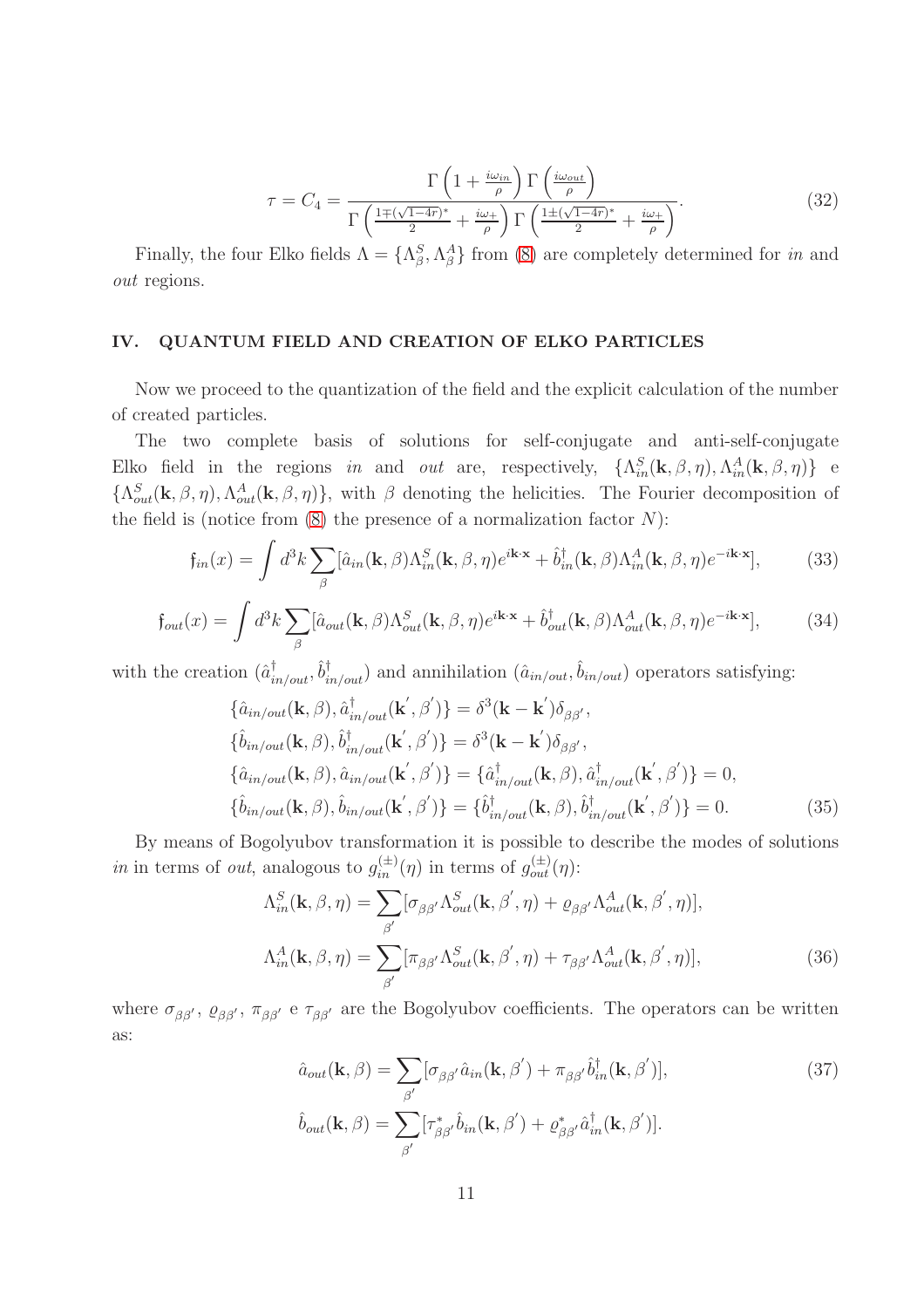In order to satisfy [\(35\)](#page-10-0) we must have:

<span id="page-11-2"></span>
$$
\sum_{\beta'} (|\sigma_{\beta\beta'}|^2 + |\pi_{\beta\beta'}|^2) = 1,
$$
  

$$
\sum_{\beta'} (|\tau_{\beta\beta'}|^2 + |\varrho_{\beta\beta'}|^2) = 1.
$$
 (38)

The expected value of created self-conjugated Elko particles for an observer at out in terms of the in vacuum is:

$$
\langle N^S \rangle = \langle 0_{in} | \hat{a}_{out}^{\dagger}(\mathbf{k}, \beta) \hat{a}_{out}(\mathbf{k}, \beta) | 0_{in} \rangle
$$
  
\n
$$
= \langle 0_{in} | \sum_{\beta'} (\sigma_{\beta\beta'}^* \hat{a}_{in}^{\dagger}(\mathbf{k}, \beta') + \pi_{\beta\beta'}^* \hat{b}_{in}(\mathbf{k}, \beta') \rangle \times (\sigma_{\beta\beta'} \hat{a}_{in}(\mathbf{k}, \beta') + \pi_{\beta\beta'} \hat{b}_{in}^{\dagger}(\mathbf{k}, \beta')) | 0_{in} \rangle
$$
  
\n
$$
= \sum_{\beta'} |\pi_{\beta\beta'}|^2.
$$
\n(39)

At the same time, the expected value of created anti-self-conjugated Elko particles for an observer at out in terms of the in vacuum is:

$$
\langle N^A \rangle = \langle 0_{in} | \hat{b}^{\dagger}_{out}(\mathbf{k}, \beta) \hat{b}_{out}(\mathbf{k}, \beta) | 0_{in} \rangle
$$
  
\n
$$
= \langle 0_{in} | \sum_{\beta'} (\tau_{\beta\beta'} \hat{b}^{\dagger}_{in}(\mathbf{k}, \beta') + \varrho_{\beta\beta'} \hat{a}_{in}(\mathbf{k}, \beta') \rangle \times (\tau_{\beta\beta'}^* \hat{b}_{in}(\mathbf{k}, \beta') + \varrho_{\beta\beta'}^* \hat{a}^{\dagger}_{in}(\mathbf{k}, \beta')) | 0_{in} \rangle
$$
  
\n
$$
= \sum_{\beta'} |\varrho_{\beta\beta'}|^2.
$$
\n(40)

Thus, the total expected value of created Elko particles for an observer at out in terms of the in vacuum is:

<span id="page-11-1"></span>
$$
\langle N_{\lambda} \rangle = \langle N^S \rangle + \langle N^A \rangle = \sum_{\beta'} (|\pi_{\beta\beta'}|^2 + |\varrho_{\beta\beta'}|^2). \tag{41}
$$

The modes  $\{\Lambda_{in}^{S}(\mathbf{k},\beta,\eta),\Lambda_{in}^{A}(\mathbf{k},\beta,\eta)\}\$ in terms of  $\{\Lambda_{out}^{S}(\mathbf{k},\beta,\eta),\Lambda_{out}^{A}(\mathbf{k},\beta,\eta)\}\$ , depend solely on the description of  $g_{in}^{(\pm)}(\eta)$  in terms of  $g_{out}^{(\pm)}(\eta)$ . From now on we introduce the correct normalization factors, namely  $N_{in/out} = (2m\omega_{in/out})^{-1/2}$ . By means of the transformations [\(75\)](#page-22-1) and [\(68\)](#page-21-0) for  $\eta \longrightarrow +\infty$ , follows from [\(27\)](#page-9-0) and [\(28\)](#page-9-1):

<span id="page-11-0"></span>
$$
N_{in}g_{in}^{(+)}(\eta) \approx N_{out} \left(\frac{N_{in}}{N_{out}}\right) \frac{\Gamma\left(1 - \frac{i\omega_{in}}{\rho}\right)\Gamma\left(-\frac{i\omega_{out}}{\rho}\right)}{\Gamma\left(\frac{1 \pm (\sqrt{1-4r})^*}{2} - \frac{i\omega_{+}}{\rho}\right)\Gamma\left(\frac{1 \pm (\sqrt{1-4r})^*}{2} - \frac{i\omega_{+}}{\rho}\right)} e^{-i\omega_{out}\eta}
$$
  
+ 
$$
N_{out} \left(\frac{N_{in}}{N_{out}}\right) \frac{\Gamma\left(1 - \frac{i\omega_{in}}{\rho}\right)\Gamma\left(\frac{i\omega_{out}}{\rho}\right)}{\Gamma\left(\frac{1 \pm (\sqrt{1-4r})^*}{2} + \frac{i\omega_{-}}{\rho}\right)\Gamma\left(\frac{1 \pm (\sqrt{1-4r})^*}{2} + \frac{i\omega_{-}}{\rho}\right)} e^{i\omega_{out}\eta}, \quad (42)
$$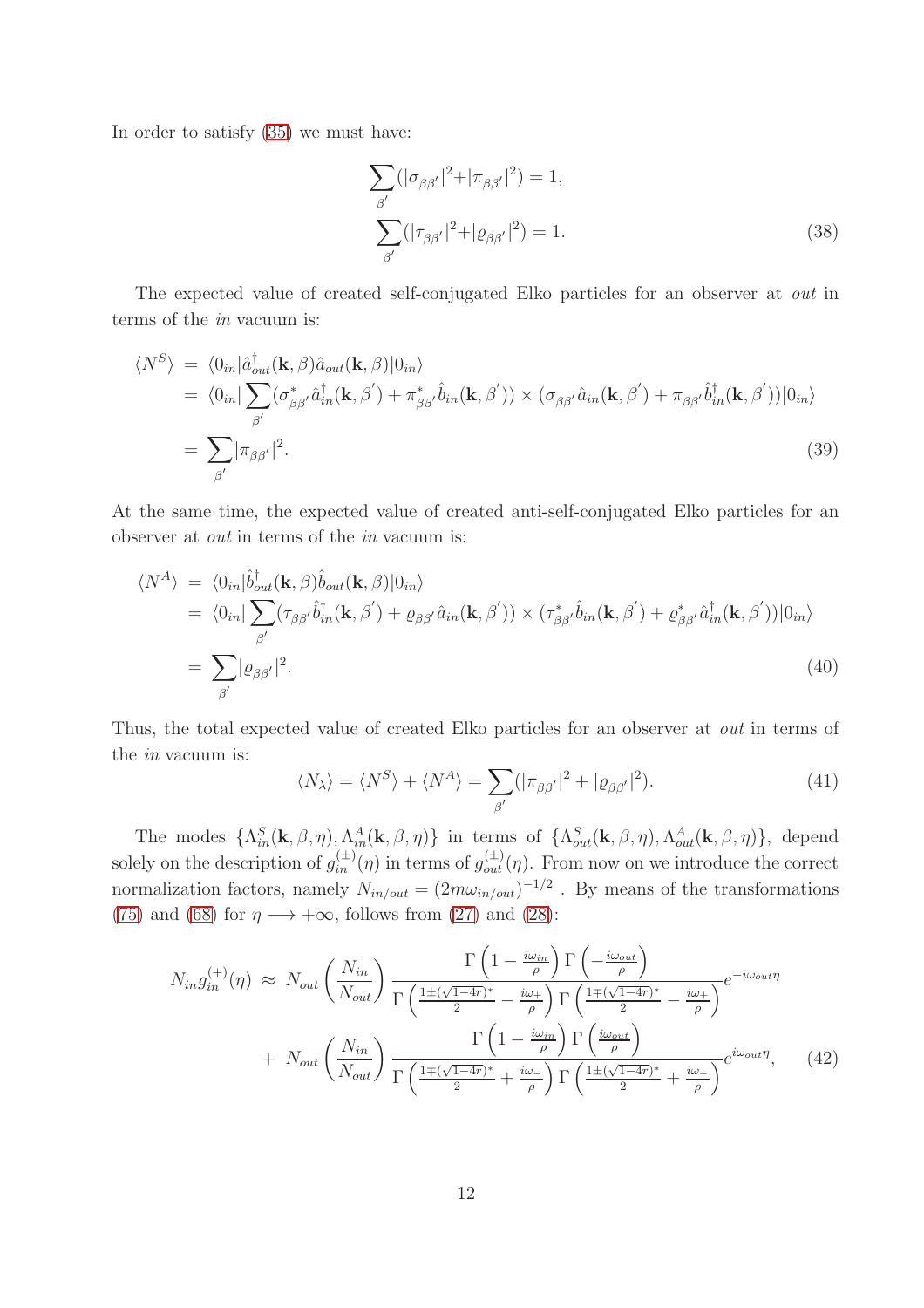<span id="page-12-0"></span>
$$
N_{in}g_{in}^{(-)}(\eta) \approx N_{out} \left(\frac{N_{in}}{N_{out}}\right) \frac{\Gamma\left(1 + \frac{i\omega_{in}}{\rho}\right)\Gamma\left(-\frac{i\omega_{out}}{\rho}\right)}{\Gamma\left(\frac{1 \pm (\sqrt{1-4r})^*}{2} - \frac{i\omega_{-}}{\rho}\right)\Gamma\left(\frac{1 \mp (\sqrt{1-4r})^*}{2} - \frac{i\omega_{-}}{\rho}\right)} e^{-i\omega_{out}\eta}
$$
  
+ 
$$
N_{out} \left(\frac{N_{in}}{N_{out}}\right) \frac{\Gamma\left(1 + \frac{i\omega_{in}}{\rho}\right)\Gamma\left(\frac{i\omega_{out}}{\rho}\right)}{\Gamma\left(\frac{1 \mp (\sqrt{1-4r})^*}{2} + \frac{i\omega_{+}}{\rho}\right)\Gamma\left(\frac{1 \pm (\sqrt{1-4r})^*}{2} + \frac{i\omega_{+}}{\rho}\right)} e^{i\omega_{out}\eta}.
$$
 (43)

Identifying the Bogolyubov coefficients from Eqs. [\(42\)](#page-11-0) and [\(43\)](#page-12-0) into [\(41\)](#page-11-1), we finally obtain the total density of created Elko spinor particles as:

<span id="page-12-1"></span>
$$
\langle N_{\lambda} \rangle = 2 \frac{\omega_{out}}{\omega_{in}} \left\{ \left| \frac{\Gamma\left(1 - \frac{i\omega_{in}}{\rho}\right) \Gamma\left(\frac{i\omega_{out}}{\rho}\right)}{\Gamma\left(\frac{1 \pm (\sqrt{1 - 4r_{-}})^{*}}{2} + \frac{i\omega_{-}}{\rho}\right) \Gamma\left(\frac{1 \pm (\sqrt{1 - 4r_{-}})^{*}}{2} + \frac{i\omega_{-}}{\rho}\right)} \right|^{2} + \left| \frac{\Gamma\left(1 + \frac{i\omega_{in}}{\rho}\right) \Gamma\left(-\frac{i\omega_{out}}{\rho}\right)}{\Gamma\left(\frac{1 \pm (\sqrt{1 - 4r_{+}})^{*}}{2} - \frac{i\omega_{-}}{\rho}\right) \Gamma\left(\frac{1 \mp (\sqrt{1 - 4r_{+}})^{*}}{2} - \frac{i\omega_{-}}{\rho}\right)} \right|^{2} \right\}.
$$
(44)

Notice that the first term must be calculated with  $r_+$  and the second one with  $r_+$ , according to the discussion after [\(22\)](#page-7-3). The factor 2 comes from the two helicities into the sum [\(38\)](#page-11-2), namely  $\beta = {\pm, \mp}$ . This is the main result of this work. Several interesting characteristics will be studied in the next section.

#### V. COMPARISON WITH SCALAR AND DIRAC FERMION CREATION

Now we proceed to compare result [\(44\)](#page-12-1) for the density of created Elko particles for the asymptotic metric [\(13\)](#page-6-0), namely  $a(\eta) = \sqrt{A + B \tanh(\rho \eta)}$ , with the well known similar results for real scalar particles [\[9,](#page-25-4) [13,](#page-25-11) [14\]](#page-25-12):

<span id="page-12-2"></span>
$$
\langle N_{\phi} \rangle = 2 \frac{\omega_{out}}{\omega_{in}} \left| \frac{\Gamma \left( 1 - \frac{i\omega_{in}}{\rho} \right) \Gamma \left( \frac{i\omega_{out}}{\rho} \right)}{\Gamma \left( \frac{i\omega}{\rho} \right) \Gamma \left( 1 + \frac{i\omega}{\rho} \right)} \right|^2.
$$
\n(45)

The factor 2 comes from the fact that the anti-particle of a real scalar field is its own particle, being created in equal amount. Taking  $r_{\mp} = 0$  into [\(44\)](#page-12-1) we obtain twice the value of [\(45\)](#page-12-2), due to two helicities of the Elko particles.

Since the Elko is a fermionic particle, we also would like to compare its creation with that of Dirac fermions. However, an analytic expression for creation of Dirac fermionic particles for the metric [\(13\)](#page-6-0) is not known. Nevertheless an analytic expression exist for a metric of the form [\[15](#page-25-13)]  $a(\eta) = C + D \tanh(\rho \eta)$ . Taking into account that  $\tanh(\rho \eta)$  is limited to  $\pm 1$  and considering the limit  $B/A \ll 1$  in our case, the metric [\(13\)](#page-6-0) can be expanded as  $a(\eta) \simeq \sqrt{A} + (B/2\sqrt{A})\tanh(\rho\eta) + \ldots$ , thus we can compare our result [\(44\)](#page-12-1) with the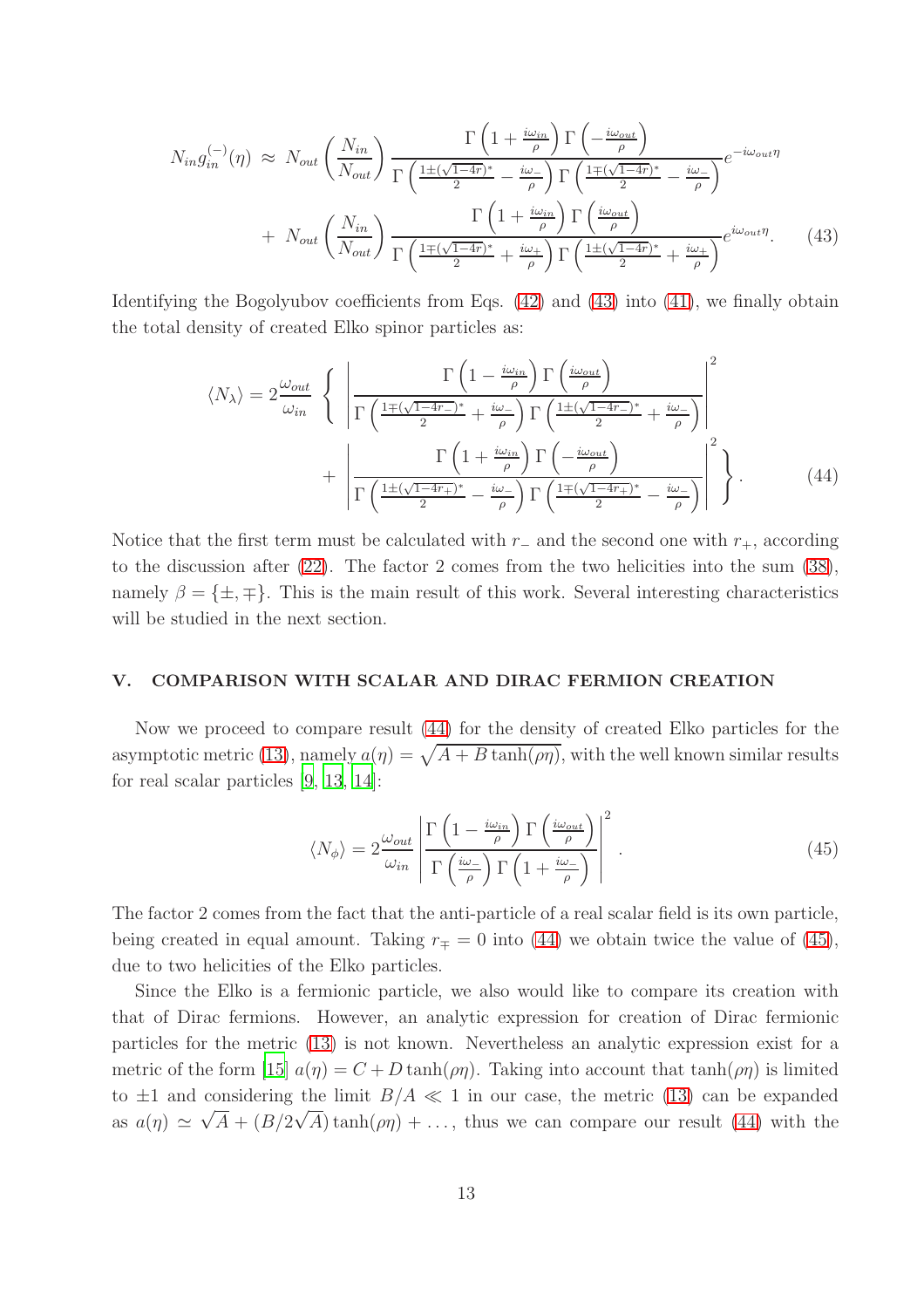corresponding for Dirac fermionic particles [\[15\]](#page-25-13):

$$
\langle N_{\psi} \rangle = 2 \frac{N_{in}}{N^{out}} \frac{\left| \Gamma \left( \frac{i\omega_{+}}{\rho} - \frac{imD}{\rho} \right) \Gamma \left( 1 + \frac{i\omega_{+}}{\rho} + \frac{imD}{\rho} \right) \right|^{2}}{\left| \Gamma \left( 1 - \frac{i\omega_{-}}{\rho} + \frac{imD}{\rho} \right) \Gamma \left( -\frac{i\omega_{-}}{\rho} - \frac{imD}{\rho} \right) \right|^{2} + \left| \Gamma \left( \frac{i\omega_{+}}{\rho} - \frac{imD}{\rho} \right) \Gamma \left( 1 + \frac{i\omega_{+}}{\rho} + \frac{imD}{\rho} \right) \right|^{2}} \tag{46}
$$

with  $C = \sqrt{A}$ ,  $D = B/2\sqrt{A}$ ,  $\omega_{\pm} = (\omega_{out} \pm \omega_{in})/2$  and  $\omega_{in/out} = \sqrt{k^2 + m^2(C \mp D)^2}$ . The normalization are given by [\[15\]](#page-25-13):

$$
N_{in}^{out} \frac{1}{\sqrt{2m^2(C \pm D)^2 + 2m(C \pm D)\sqrt{k^2 + m^2(C \pm D)^2}}}.
$$
\n(47)

The factor 2 comes from the fact that the number of anti-particles created is equal to the particles in the Dirac case.

Figure 2 shows the behaviour of the density of created particles as a function of its momentum for several different values of the constants. Dirac particles are in red line, Elko particles in black line and scalar particles in green line. Several interesting aspects can be seen in the graphics. For same masses, the spectrum of created Dirac particles are always greater than the Elko and scalar particles. For all kinds of particles the maximum occurs for null momenta, an indication that rest particles are created in greater quantity. Higher momenta particles demand more energy to be created, so they are suppressed. Taking  $r<sub>mp</sub> = 0$  for the Elko number density we recover exactly the spectrum of the scalar particles, with a factor 2 coming from the two kinds of Elko, namely self-conjugate and anti-self-conjugate. We also notice that greater the distance between the parameters  $A$  and  $B$ , lesser the number of created particles (Figs. 2 (a), (b) and (c)). In Fig. 2 (d) we see the effect of the parameter  $\rho$ , that raises the number of created particles and enlarges the form of the spectrum (compared to Fig. 2 (b) for the same values of parameters).

In Figure 3 we compare the number of created particles as a function of its mass for some constant values of momenta. Interesting to notice that for both Dirac and scalar particles the number density of created particles goes to zero in the zero mass limit for every momenta, while for Elko particles the number density increases in the null mass limit. A second maximum occurs for Elko of small masses and momenta (Figs. 3 (a) and (b)), in agreement to the maximum that also there exist for scalar and Dirac particles. In the specific case of null mass and null momenta the number density diverges for Elko particles. Such behaviour is showed in Figure 4, for a 3D plotting. The presence of a second maximum is also evident from Fig. 4 (a). Although such result point to a infinite amount of created Elko particles with zero mass at rest, the very definition of the Elko field assures it must be massive. Thus we cannot have zero mass Elko particles being created, since that such spinor is not defined at this limit.

As a last analysis we compare in Figure 5 the number density of created particles just for Elko and Dirac, for slightly different masses as a function of its momenta. Notice that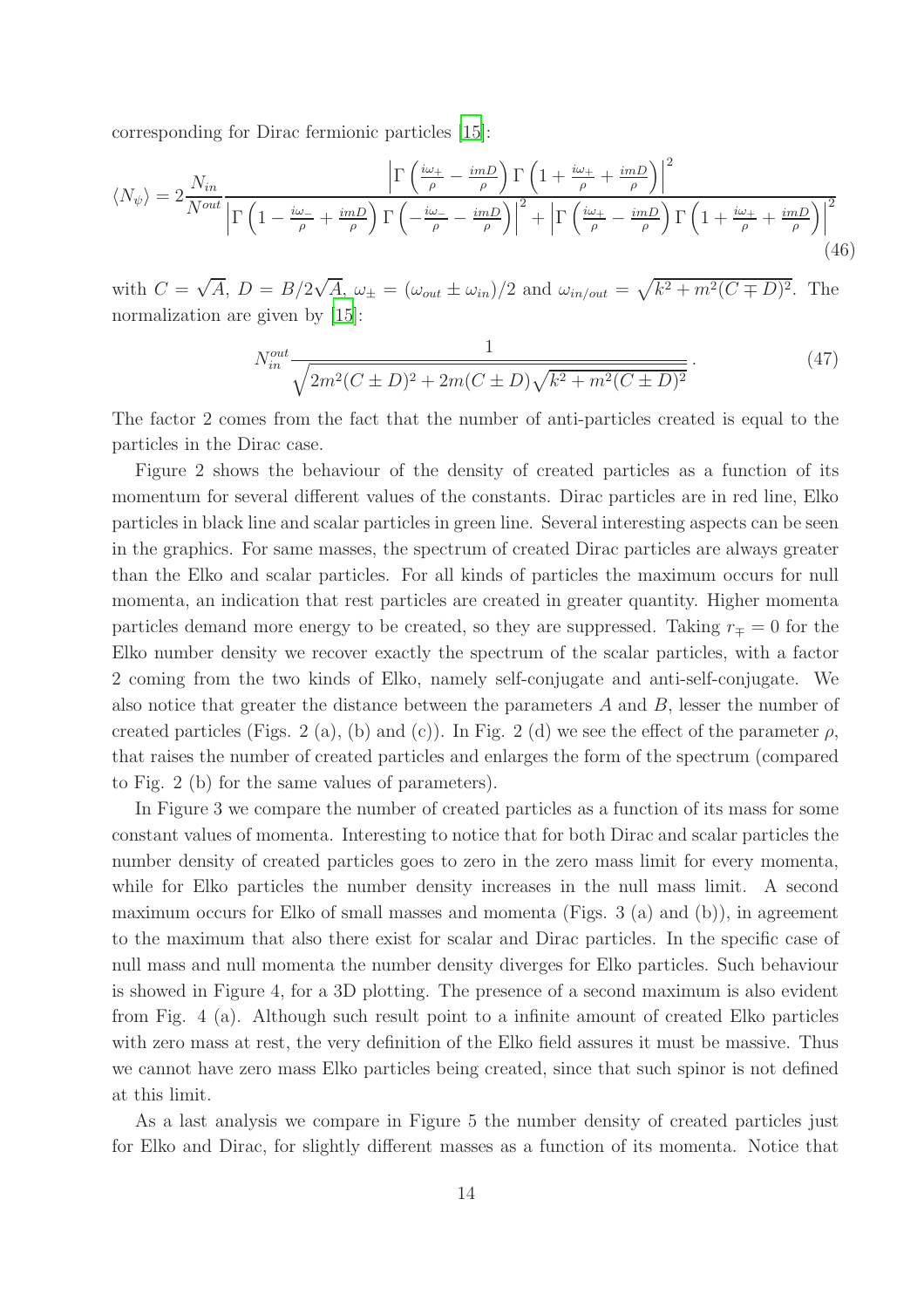the creation of Elko particles is greater than Dirac particles when its mass is lesser than the Dirac one (normalized to one). This has a interesting interpretation if we consider the Elko as the candidate to dark matter in the universe. Lighter Elko particles are created in larger quantities than Dirac fermionic particles. Such difference could be responsible for the presence of about 5% of baryonic matter and 25% of dark matter particles in the actual universe. Being more light than the baryonic particles, the Elko particles are more difficult to be detected into accelerators for instance.

## VI. CONCLUDING REMARKS

In this paper we have analysed the gravitational particle creation of the Elko spinor field for a metric scale factor of the form  $a(\eta) = \sqrt{A+B \tanh \rho \eta}$ . Such model admits exact analytic solutions for real scalar particles in general case and also for Dirac particles in the limit  $B/A \ll 1$ , thus we have conditions to compare the spectrum of creation of Elko particles with real scalar and fermionic Dirac particles.

The differential equation that governs the time mode function was obtained, Eq. [\(12\)](#page-5-0), being exactly a generalization of real scalar particles. Analytic solutions of such equation were obtained for the aforementioned scale factor after using an approximation that permits to write the solutions by means of generalized hypergeometric functions, Eq. [\(22\)](#page-7-3). Finally, the number density of created Elko particles was obtained, Eq. [\(44\)](#page-12-1). All the above results are generalization of the corresponding to real scalar particles. Although being a fermion, the time dependent part of the Elko spinor field follows an evolution similar to scalar particles. Even so, in which concerns the spectrum of created particles, several interesting properties are present, as follows.

For particles of same mass we have obtained that the number density of created Elko particles is greater than scalar particles and lesser than Dirac particles. For the three kinds of particles the maximum of creation occurs for null momenta, which is reasonable, since production of high kinetic energy particles needs much more gravitational field variation.

The spectrum of density of created particles as a function of the its masses were also analysed for some constant values of the momenta. Dirac and scalar particles have a maximum production for a non null mass and goes to zero in the null and high mass limit, similar to a thermal spectrum. Elko particles presents a peculiar behaviour. In the zero mass limit the creation is maximum, going to infinity for null momenta. Another consequence is that lighter Elko particles can be created in more quantity than Dirac particles. By considering the Elko particles as candidate to dark matter in the universe, we interpreted that there exist much more light Elko particles created gravitationally than baryonic fermionic particles. Such result is confirmed by observations, since that there are about 25% of dark matter against about 5% of baryonic matter, according to standard model of cosmology.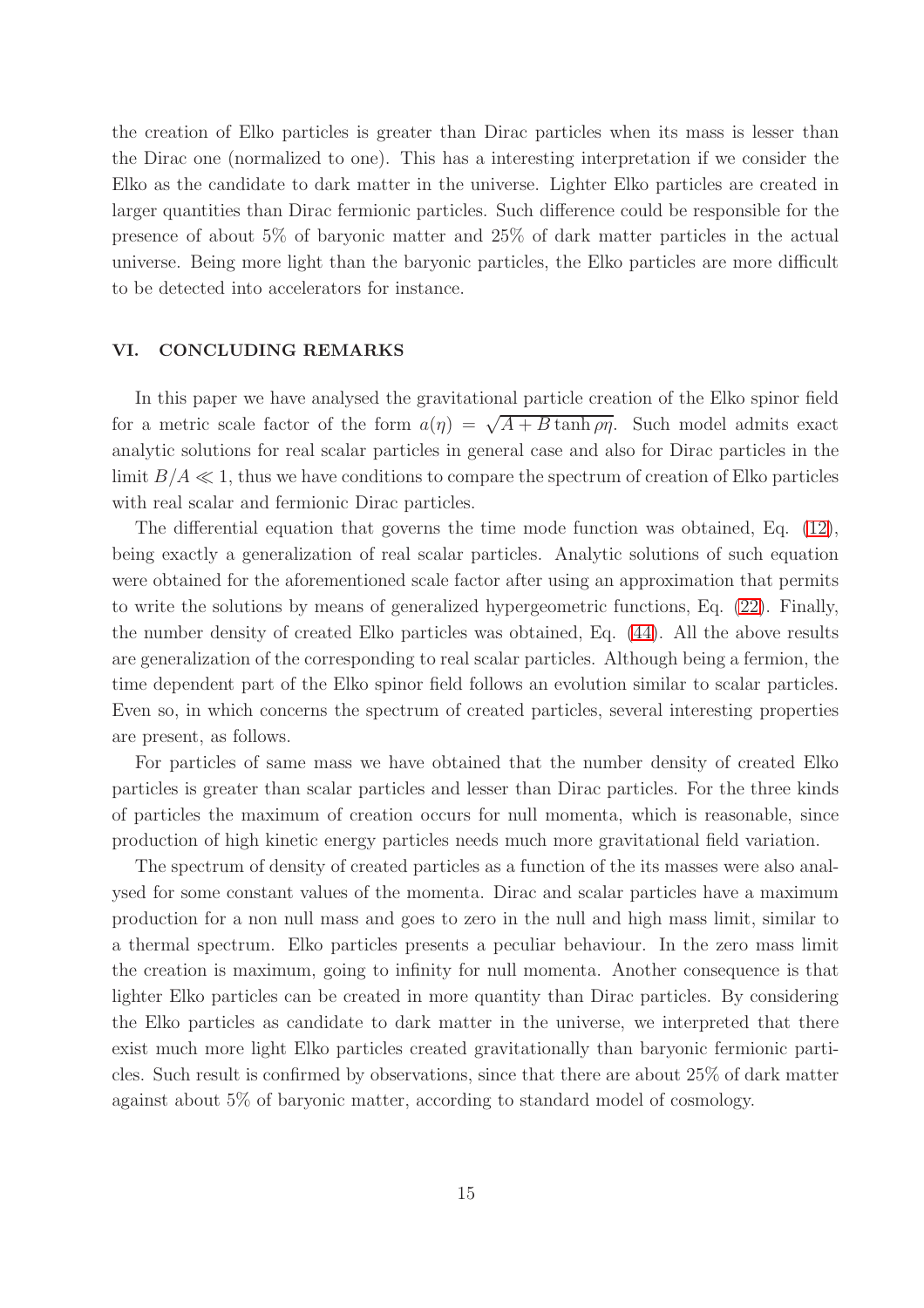

FIG. 2: Graphical analysis for  $N_{\psi}$  (Dirac - red line),  $N_{\lambda}$  (Elko - black line) and  $N_{\phi}$  (Scalar - green line) as a function of the momenta for different values of parameters: (a)  $A = 10, B = 1, m = 1$ ,  $\rho = 1$ ; (b)  $A = 30, B = 1, m = 1, \rho = 1$ ; (c)  $A = 100, B = 1, m = 1, \rho = 1$ ; (d)  $A = 30, B = 1$ ,  $m = 1, \, \rho = 5.$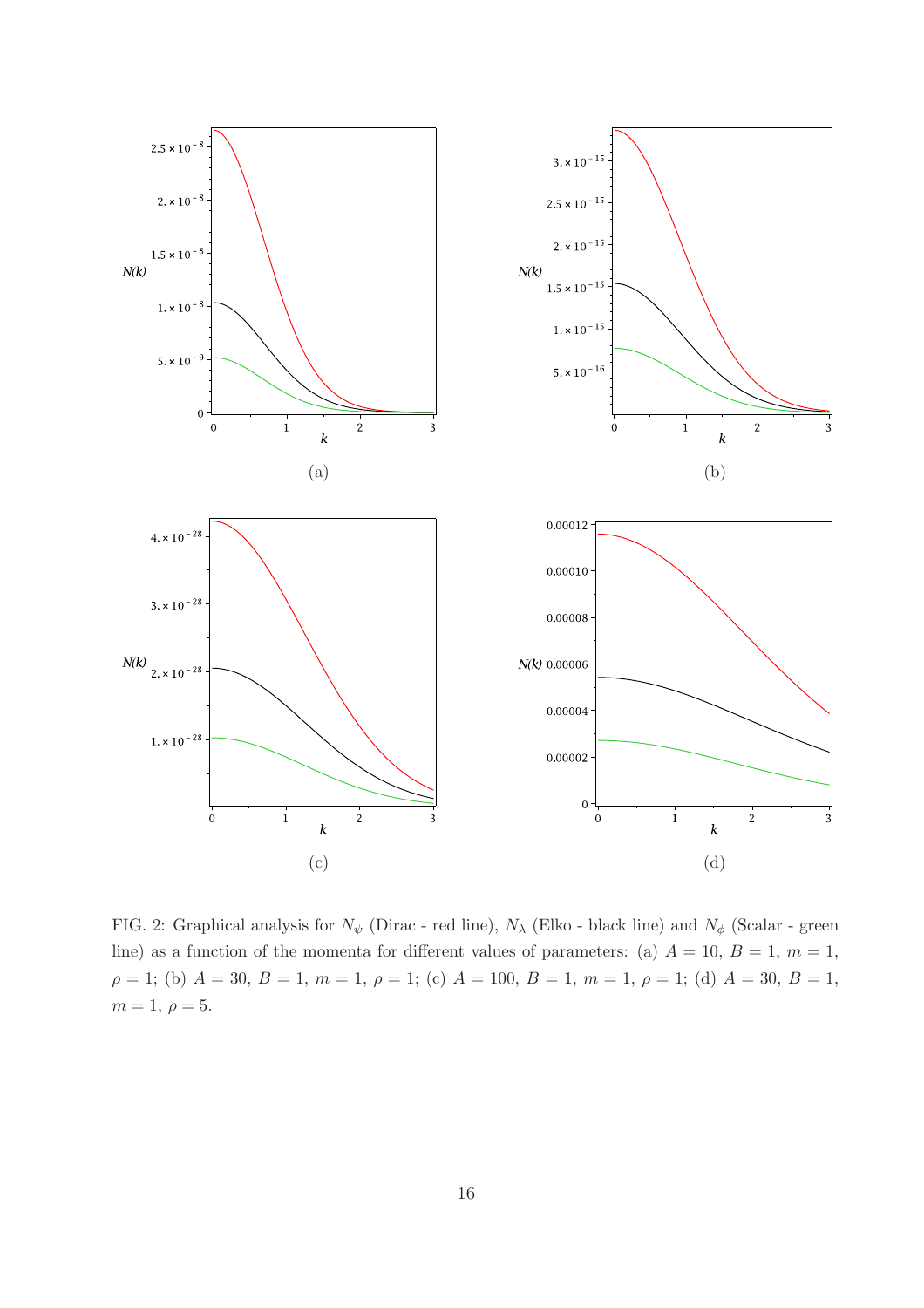

FIG. 3: Graphical analysis for  $N_{\psi}$  (Dirac - red line),  $N_{\lambda}$  (Elko - black line) and  $N_{\phi}$  (Scalar - green line) as a function of the mass for a fixed momenta k and parameters  $A = 30, B = 1, \rho = 1$ : (a)  $k = 0.01$ ; (b)  $k = 0.1$ ; (c)  $k = 0.5$ ; (d)  $k = 1.0$ .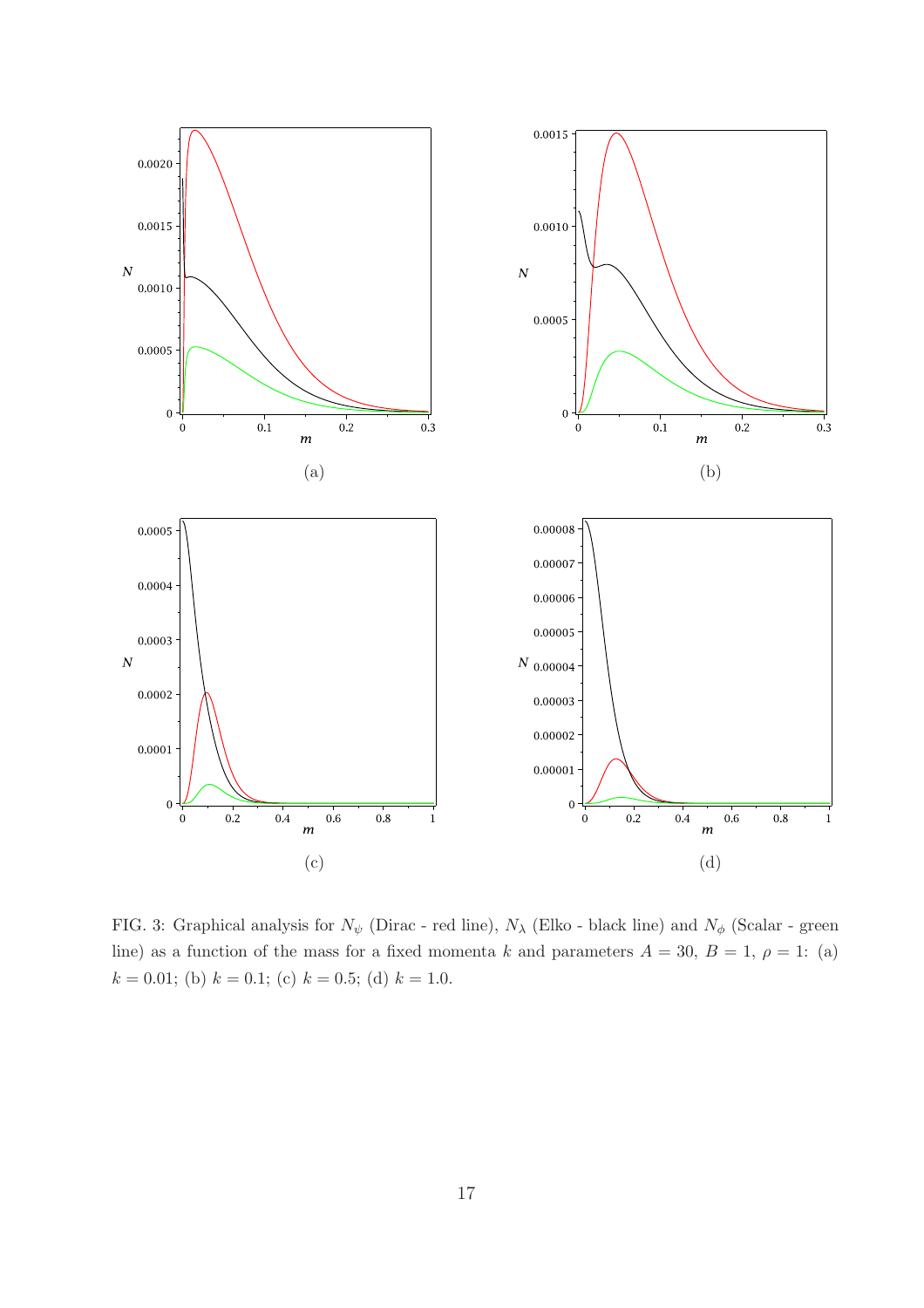

FIG. 4: 3D plot for the number density of created Elko particles as a function of its mass and momenta: (a) Region of small mass and momenta; (b) Region of greater mass and momenta.



FIG. 5: Graphical analysis for  $N_{\psi}$  (Dirac) and  $N_{\lambda}$  (Elko) as a function of the momenta for different masses, with the following values of parameters ( $\rho = 1$ ): (a)  $A = 30$ ,  $B = 1$ ,  $m_{Dirac} = 1$  (red line),  $m_{elko} = 1.05 m_{Dirac}$  (black dashed) and  $m_{elko} = 0.95 m_{Dirac}$  (black dot); (b)  $A = 100$ ,  $B = 1$ ,  $m_{Dirac} = 1$  (red line),  $m_{elko} = 1.03 m_{Dirac}$  (black dashed) and  $m_{elko} = 0.97 m_{Dirac}$  (black dot).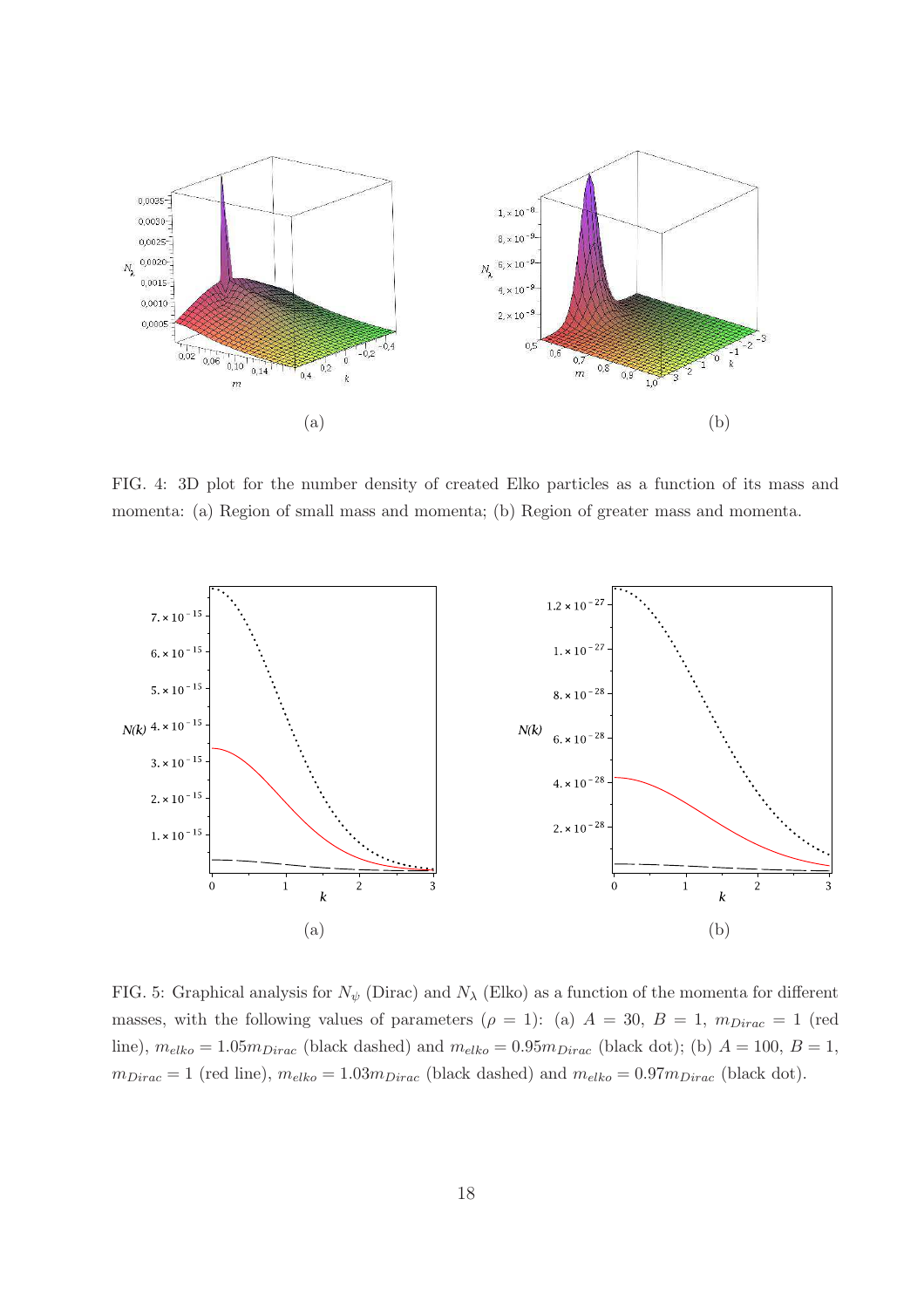## APPENDIX

#### A. Elko spinor field

The Elko spinors  $\lambda(\mathbf{k})$  are constructed by imposing they are eigenspinors of the charge conjugation operator  $C$  [\[22](#page-26-1)[–24](#page-26-2)]:

$$
C\lambda(\mathbf{k}) = \pm \lambda(\mathbf{k}) \Rightarrow \begin{cases} C\lambda^S(\mathbf{k}) = +1.\lambda^S(\mathbf{k})\\ C\lambda^A(\mathbf{k}) = -1.\lambda^A(\mathbf{k}) \end{cases}
$$
(48)

with  $\lambda^{S}(\mathbf{k})$  and  $\lambda^{A}(\mathbf{k})$  standing for self-conjugate and anti-self-conjugate spinors, respectively, with eingenvalues  $+1$  and  $-1$ . The operator C is given by, in the Weyl representation:

<span id="page-18-0"></span>
$$
C \stackrel{Weyl}{=} \begin{pmatrix} 0_{2\times 2} & i\Theta \\ -i\Theta & 0_{2\times 2} \end{pmatrix} K,\tag{49}
$$

where  $\Theta = \begin{pmatrix} 0 & -1 \\ 1 & 0 \end{pmatrix}$ is the Wigner time reverse operator and  $K$  just takes the complex conjugation of the fields on the right.

With the Dirac  $\gamma$  matrices given by  $\gamma^0 =$  $\int 0_{2\times 2}$   $I_{2\times 2}$  $I_{2\times2}$   $0_{2\times2}$  $\setminus$ e  $\gamma^i =$  $\int 0_{2\times 2}$   $-\sigma_{2\times 2}^i$  $\sigma_{2\times2}^i$   $0_{2\times2}$  $\setminus$ , where  $\sigma^i = \sigma_i$  are the Pauli matrices, we have four spinors satisfying [\(49\)](#page-18-0):

$$
\lambda_{\{+, -\}}^{S}(\mathbf{0}) = \begin{pmatrix} +\sigma_2[\phi_L^-(\mathbf{0})]^* \\ \phi_L^-(\mathbf{0}) \end{pmatrix} \longrightarrow \begin{pmatrix} \uparrow \\ \uparrow \\ \downarrow \end{pmatrix},
$$
\n
$$
\lambda_{\{-, +\}}^{S}(\mathbf{0}) = \begin{pmatrix} +\sigma_2[\phi_L^+(\mathbf{0})]^* \\ \phi_L^+(\mathbf{0}) \end{pmatrix} \longrightarrow \begin{pmatrix} \downarrow \\ \uparrow \\ \uparrow \end{pmatrix},
$$
\n
$$
\lambda_{\{+, -\}}^{A}(\mathbf{0}) = \begin{pmatrix} -\sigma_2[\phi_L^-(\mathbf{0})]^* \\ \phi_L^-(\mathbf{0}) \end{pmatrix} \longrightarrow \begin{pmatrix} \uparrow \\ \uparrow \\ \downarrow \end{pmatrix},
$$
\n
$$
\lambda_{\{-, +\}}^{A}(\mathbf{0}) = \begin{pmatrix} -\sigma_2[\phi_L^+(\mathbf{0})]^* \\ \phi_L^+(\mathbf{0}) \end{pmatrix} \longrightarrow \begin{pmatrix} \downarrow \\ \uparrow \\ \uparrow \end{pmatrix},
$$
\n(50)

where  $\beta = (\{+, -\}, \{-, +\})$  stands for the helicities, pictorially represented on the right, and  $\phi_L^{\pm}(0)$  are the left-handed Weyl at rest:

$$
\phi_L^+(0) = \sqrt{m} \begin{pmatrix} \cos(\theta/2)e^{-i\varphi/2} \\ \sin(\theta/2)e^{+i\varphi/2} \end{pmatrix},
$$

$$
\phi_L^-(0) = \sqrt{m} \begin{pmatrix} -\sin(\theta/2)e^{-i\varphi/2} \\ \cos(\theta/2)e^{+i\varphi/2} \end{pmatrix},
$$
(51)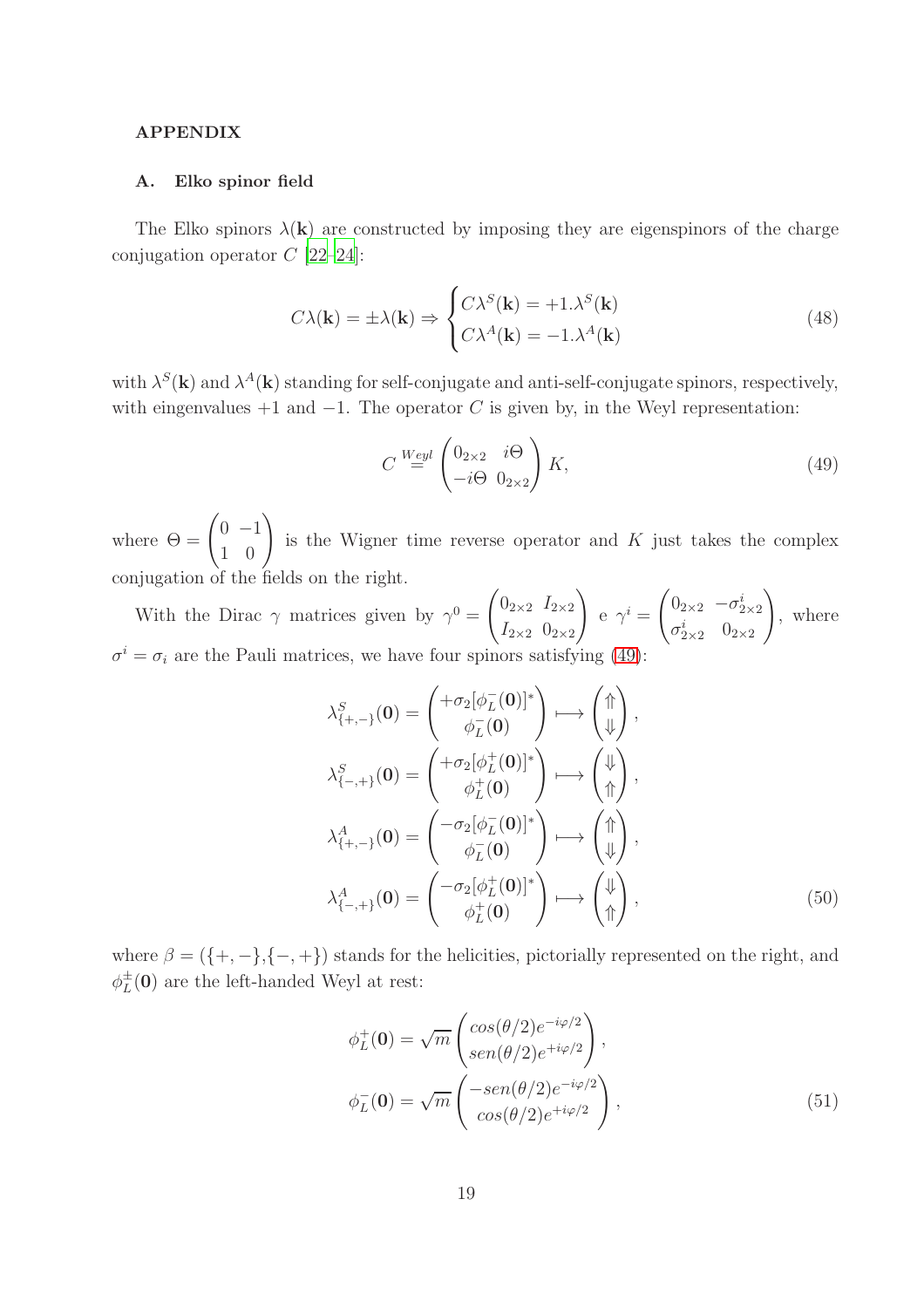and m represents its mass. In the null mass limit the Elko spinor is not defined. For an arbitrary moment we just apply a Lorentz boost:

<span id="page-19-0"></span>
$$
\lambda_{\{\pm,\mp\}}^{S}(\mathbf{k}) = \sqrt{\frac{E+m}{2m}} \left( 1 \pm \frac{k}{E+m} \right) \lambda_{\{\pm,\mp\}}^{S}(\mathbf{0}),
$$

$$
\lambda_{\{\pm,\mp\}}^{A}(\mathbf{k}) = \sqrt{\frac{E+m}{2m}} \left( 1 \pm \frac{k}{E+m} \right) \lambda_{\{\pm,\mp\}}^{A}(\mathbf{0}),
$$
(52)

with  $E = (k^2 + m^2)^{1/2}$  the energy.

The duals  $\vec{\lambda}_{\beta}$  (k) are constructed such that  $\vec{\lambda}_{\beta}$  (k) $\lambda_{\beta}$ (k) are Lorentz invariants, so they are defined as:

<span id="page-19-1"></span>
$$
\lambda_{\{\mp,\pm\}}^{S/A}(\mathbf{k}) = \pm i[\lambda_{\{\pm,\mp\}}^{S/A}(\mathbf{k})]^{\dagger} \gamma^{0},\tag{53}
$$

With  $(52)$  and  $(53)$  we obtain the following properties:

<span id="page-19-2"></span>
$$
\vec{\lambda}_{\beta} (\mathbf{k})^{S} \lambda_{\beta'} (\mathbf{k})^{S} = 2m \delta_{\beta \beta'},
$$
  

$$
\vec{\lambda}_{\beta} (\mathbf{k})^{A} \lambda_{\beta'} (\mathbf{k})^{A} = -2m \delta_{\beta \beta'}
$$
(54)

In Ref. [\[26](#page-26-4)] a new dual was proposed leading to important consequences in their quantum fields, with some additional support given in [\[27](#page-26-5)] and [\[28](#page-26-6)]. The important fact to our study is that such a new dual preserves the relations [\(54\)](#page-19-2).

#### B. Riemann-Papperitz equation

The Riemann-Papperitz differential equation for  $w = w(z)$  is given by [\[30\]](#page-26-7):

<span id="page-19-3"></span>
$$
\frac{d^2w}{dz^2} + \left[ \frac{1 - \alpha - \alpha'}{z - z_1} + \frac{1 - \beta - \beta'}{z - z_2} + \frac{1 - \gamma - \gamma'}{z - z_3} \right] \frac{dw}{dz} \n+ \left[ \frac{\alpha \alpha'(z_1 - z_2)(z_1 - z_3)}{z - z_1} + \frac{\beta \beta'(z_2 - z_3)(z_2 - z_1)}{z - z_2} + \frac{\gamma \gamma'(z_3 - z_1)(z_3 - z_2)}{z - z_3} \right] \n\times \frac{w}{(z - z_1)(z - z_2)(z - z_3)} = 0,
$$
\n(55)

where  $z_1$ ,  $z_2$  and  $z_3$  are the poles of the equation and  $\alpha$ ,  $\alpha'$ ,  $\beta$ ,  $\beta'$ ,  $\gamma$  and  $\gamma'$  de Riemann coefficients that satisfies:

$$
\alpha + \alpha^{'} + \beta + \beta^{'} + \gamma + \gamma^{'} - 1 = 0. \tag{56}
$$

Choosing the poles as  $z_1 = 0$ ,  $z_2 = 1$  and  $z_3 = \infty$ , [\(55\)](#page-19-3) is:

<span id="page-19-4"></span>
$$
\frac{d^2w}{dz^2} + \left[\frac{1-\beta-\beta'}{z-1} + \frac{1-\alpha-\alpha'}{z}\right]\frac{dw}{dz} + \left[\frac{\beta\beta'}{z-1} - \frac{\alpha\alpha'}{z} + \gamma\gamma'\right]\frac{w}{z(z-1)} = 0,\tag{57}
$$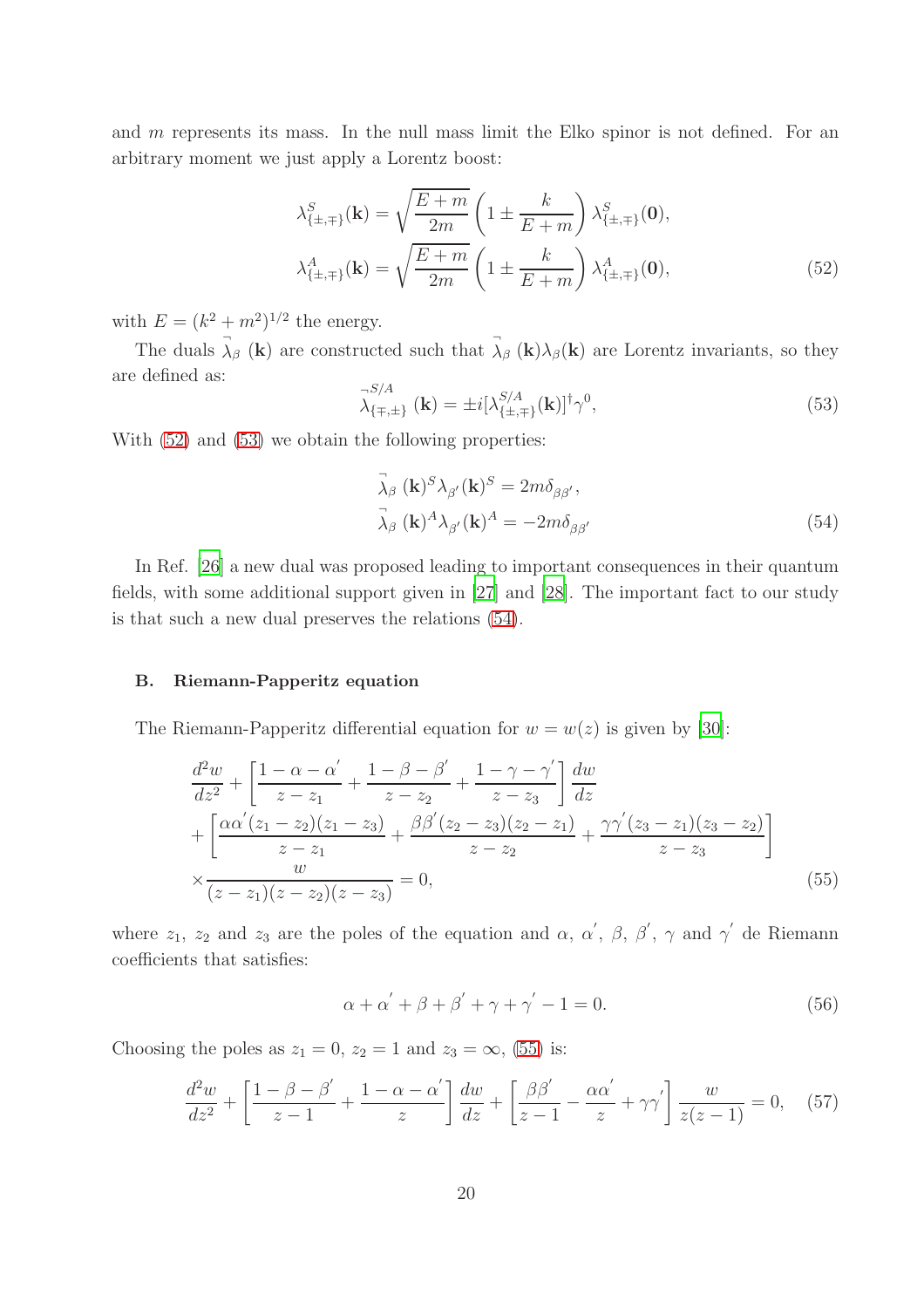whose solution is:

<span id="page-20-0"></span>
$$
w(z) = P\begin{Bmatrix} z_1 & z_2 & z_3 \\ \alpha & \beta & \gamma & z \\ \alpha' & \beta' & \gamma' \end{Bmatrix} = P\begin{Bmatrix} 0 & 1 & \infty \\ \alpha & \beta & \gamma & z \\ \alpha' & \beta' & \gamma' \end{Bmatrix},
$$
(58)

represented by the  $P\{\}$  Riemann symbol, which admits the following transformation for the poles:

<span id="page-20-1"></span>
$$
P\left\{\begin{array}{ll}\n0 & 1 & \infty \\
\delta + \kappa & \varepsilon + l & \zeta - \kappa - l & z \\
\delta' + \kappa & \varepsilon' + l & \zeta' - \kappa - l\n\end{array}\right\} = z^{\kappa}(1-z)^{l}P\left\{\begin{array}{ll}\n0 & 1 & \infty \\
\delta & \varepsilon & \zeta & z \\
\delta' & \varepsilon' & \zeta'\n\end{array}\right\} \tag{59}
$$

Now, choosing the coefficients of [\(57\)](#page-19-4) as

$$
\begin{cases} 1 - \alpha - \alpha' = 1 \\ \alpha \alpha' = \frac{\omega_{in}^2}{4\rho^2} \end{cases} \Rightarrow \alpha = -\alpha' = i\frac{\omega_{in}}{2\rho}, \tag{60}
$$

$$
\begin{cases} 1 - \beta - \beta' = 1 \\ \beta \beta' = \frac{\omega_{out}^2}{4\rho^2} \end{cases} \Rightarrow \beta = -\beta' = i\frac{\omega_{out}}{2\rho}, \tag{61}
$$

$$
\begin{cases} 1 - \gamma - \gamma' = 0 \\ \gamma \gamma' = r \end{cases} \Rightarrow \gamma = \frac{1 \pm \sqrt{1 - 4r}}{2}, \gamma' = \frac{1 \mp \sqrt{1 - 4r}}{2}, \tag{62}
$$

where  $z \to \xi$ ,  $w(z) \to \tilde{g}(\xi)$  and  $r = \frac{B}{8(A + \xi)}$  $\frac{B}{8(A+B)}\left(\frac{3c_2B}{2(A+B)}-\frac{4c_1(X_j+iY_j)}{\rho}\right)$  $\left(\frac{\tilde{g}+iY_j}{\rho}\right)$ . We obtain for  $\tilde{g}(\xi)$ :

$$
\left[\frac{d^2}{d\xi^2} + \left(\frac{1}{\xi - 1} + \frac{1}{\xi}\right)\frac{d}{d\xi} + \left(\frac{\omega_{out}^2}{4\rho^2}\frac{1}{\xi - 1} - \frac{\omega_{in}^2}{4\rho^2}\frac{1}{\xi}\right) \cdot \frac{1}{\xi(\xi - 1)}\right] + \frac{B}{8(A + B)} \left(\frac{3c_2B}{2(A + B)} - \frac{4c_1(X_j + iY_j)}{\rho}\right) \cdot \frac{1}{\xi(\xi - 1)}\right] \tilde{g}(\xi) = 0,
$$
\n(63)

which is exactly  $(21)$ . The solution comes from  $(58)$ :

<span id="page-20-2"></span>
$$
\tilde{g}(\xi) = P \begin{Bmatrix} 0 & 1 & \infty \\ i\frac{\omega_{in}}{2\rho} & i\frac{\omega_{out}}{2\rho} & \frac{1 \pm \sqrt{1-4r}}{2} \\ -i\frac{\omega_{in}}{2\rho} & -i\frac{\omega_{out}}{2\rho} & \frac{1 \mp \sqrt{1-4r}}{2} \end{Bmatrix} . \tag{64}
$$

Using the transformation [\(59\)](#page-20-1) into [\(64\)](#page-20-2):

$$
\tilde{g}(\xi) = P \left\{ \begin{array}{ll} 0 & 1 & \infty \\ i \frac{\omega_{in}}{2\rho} & i \frac{\omega_{out}}{2\rho} & \frac{1 \pm \sqrt{1-4r}}{2} \\ -i \frac{\omega_{in}}{2\rho} & -i \frac{\omega_{out}}{2\rho} & \frac{1 \mp \sqrt{1-4r}}{2} \end{array} \xi \right\} = P \left\{ \begin{array}{ll} 0 & 1 & \infty \\ \delta + \kappa & \varepsilon + l & \zeta - \kappa - l & \xi \\ \delta' + \kappa & \varepsilon' + l & \zeta' - \kappa - l \end{array} \right\},
$$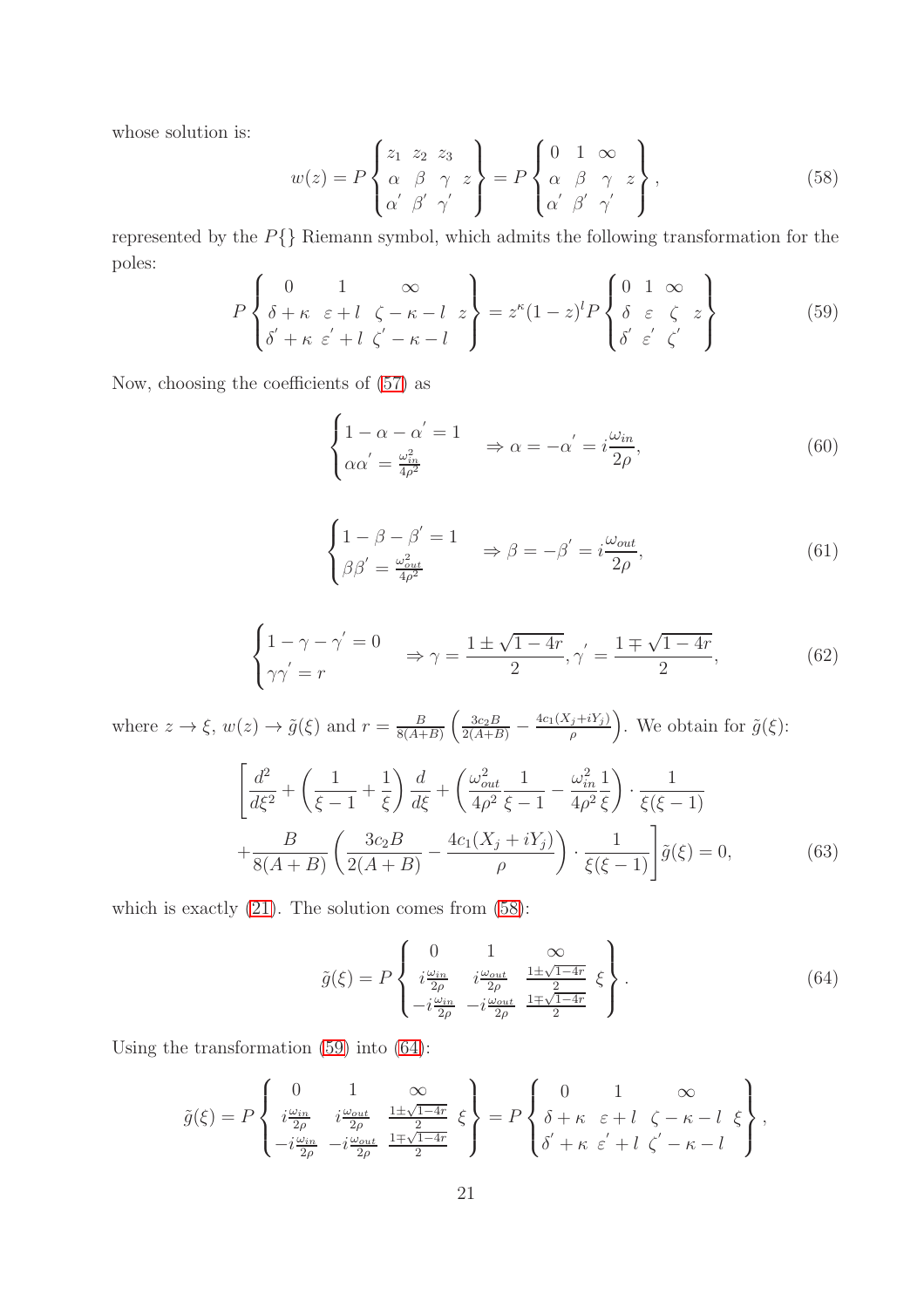and taking  $\kappa = \frac{i\omega_{in}}{2g}$  $\frac{\omega_{in}}{2\rho}$  and  $l = \frac{i\omega_{out}}{2\rho}$  $\frac{\omega_{out}}{2\rho}$ , we have:

$$
\begin{cases}\n\delta = 0 \\
\varepsilon = 0 \\
\zeta = \frac{1 \pm \sqrt{1 - 4r}}{2} + \frac{i\omega_{+}}{\rho} \\
\delta' = -\frac{i\omega_{in}}{\rho} \\
\varepsilon' = -\frac{i\omega_{out}}{\rho} \\
\zeta' = \frac{1 \mp \sqrt{1 - 4r}}{2} + \frac{i\omega_{+}}{\rho},\n\end{cases}
$$

with  $\omega_{\pm} = \frac{1}{2}$  $\frac{1}{2}(\omega_{out} \pm \omega_{in}).$ 

Finally,  $\tilde{g}(\xi)$  from [\(64\)](#page-20-2) and [\(59\)](#page-20-1) can be written as:

<span id="page-21-1"></span>
$$
\tilde{g}(\xi) = \xi^{\frac{i\omega_{in}}{2\rho}} (1 - \xi)^{\frac{i\omega_{out}}{2\rho}} P \begin{Bmatrix} 0 & 1 & \infty \\ 0 & 0 & \frac{1 \pm \sqrt{1 - 4r}}{2} + \frac{i\omega_+}{\rho} \\ -\frac{i\omega_{in}}{\rho} & -\frac{i\omega_{out}}{\rho} & \frac{1 \pm \sqrt{1 - 4r}}{2} + \frac{i\omega_+}{\rho} \end{Bmatrix}
$$
(65)

which is just the solution [\(22\)](#page-7-3) for our problem.

Now we can write the above solution in terms of the standard hypergeometric function [\[30\]](#page-26-7):  $\overline{\phantom{a}}$ 

<span id="page-21-2"></span>
$$
{}_2F_1(\epsilon, v; \omega; z) = P \begin{Bmatrix} 0 & 1 & \infty \\ 0 & 0 & \epsilon & z \\ 1 - \omega & \omega - \epsilon - v & v \end{Bmatrix},
$$
(66)

where  ${}_2F_1(\epsilon, v; \varpi; z)$  is defined by the series:

$$
{}_{2}F_{1}(\epsilon,\upsilon;\varpi;z) = 1 + \frac{\epsilon \cdot \upsilon}{\varpi \cdot 1}z + \frac{\epsilon(\epsilon+1)\upsilon(\upsilon+1)}{\varpi(\varpi+1)\cdot 1\cdot 2}z^{2} + ..., \qquad (67)
$$

and satisfies the relation:

<span id="page-21-0"></span>
$$
{}_2F_1(\epsilon, v; \omega; z) = (1 - z)^{\omega - \epsilon - v} {}_2F_1(\omega - \epsilon, \omega - v; \omega; z). \tag{68}
$$

,

Comparing [\(65\)](#page-21-1) with [\(66\)](#page-21-2) we have:

$$
\begin{cases}\n\epsilon = \frac{1 \pm \sqrt{1-4r}}{2} + \frac{i\omega_{+}}{\rho} \\
\nu = \frac{1 \mp \sqrt{1-4r}}{2} + \frac{i\omega_{+}}{\rho} \\
\varpi = 1 + \frac{i\omega_{in}}{\rho} \\
z = \xi\n\end{cases}
$$

and  $\tilde{g}(\xi)$  can be write as a hypergeometric:

<span id="page-21-3"></span>
$$
\tilde{g}(\xi) = \xi^{\frac{i\omega_{in}}{2\rho}} (1 - \xi)^{\frac{i\omega_{out}}{2\rho}} \times {}_{2}F_{1}\left(\frac{1 \pm \sqrt{1 - 4r}}{2} + \frac{i\omega_{+}}{\rho}, \frac{1 \mp \sqrt{1 - 4r}}{2} + \frac{i\omega_{+}}{\rho}; 1 + \frac{i\omega_{in}}{\rho}; \xi\right).
$$
(69)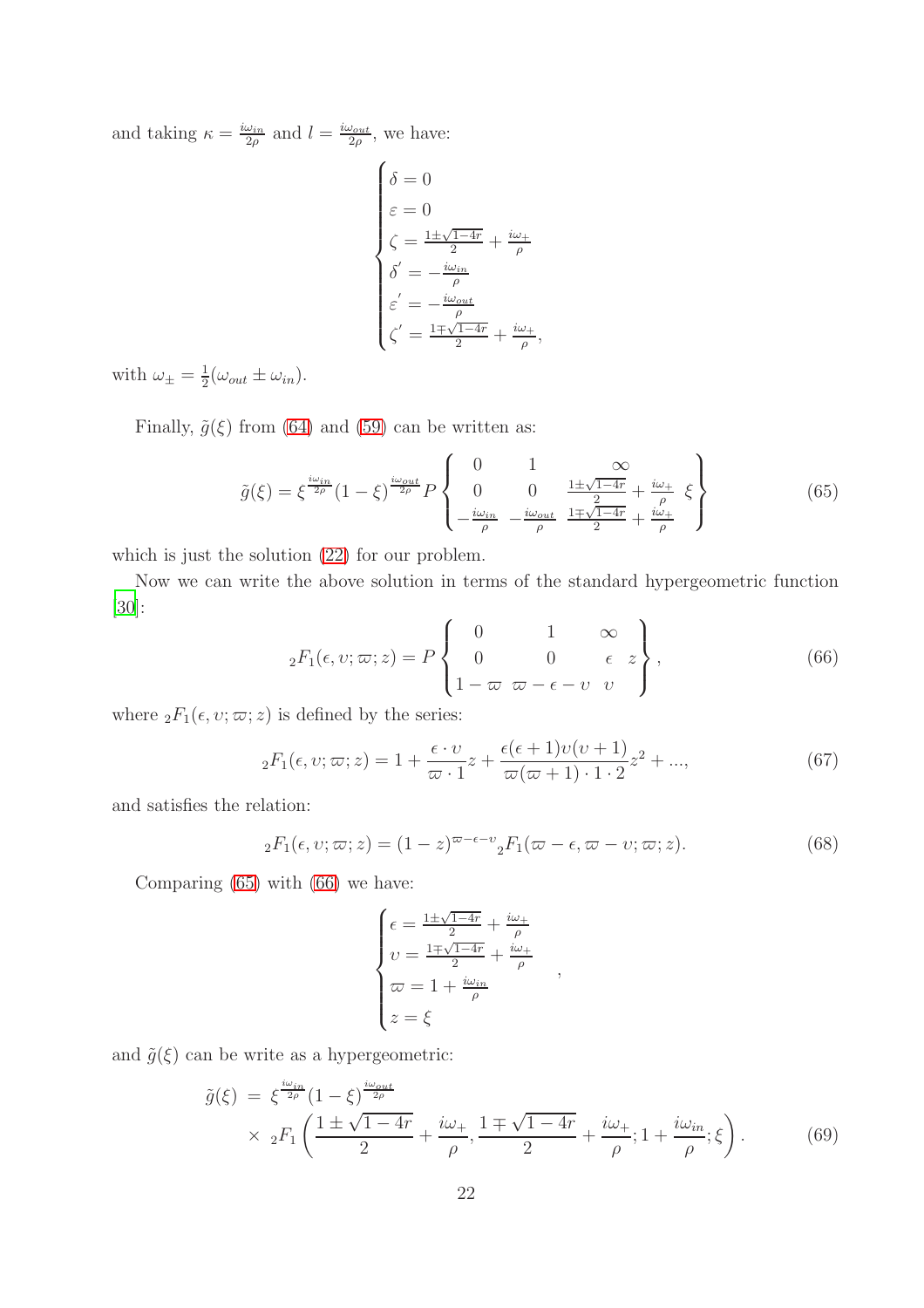In order to write the solution for  $g(\eta)$  we use

<span id="page-22-3"></span>
$$
\begin{cases} \xi^{\frac{i\omega_{in}}{2\rho}} = \left(\frac{1+\tanh(\rho\eta)}{2}\right)^{\frac{i\omega_{in}}{2\rho}} = \left(\frac{e^{\rho\eta}}{2\cosh(\rho\eta)}\right)^{\frac{i\omega_{in}}{2\rho}} = e^{\frac{i\omega_{in}}{2}\eta}e^{-\frac{i\omega_{in}}{2\rho}\ln(2\cosh(\rho\eta))},\\ (1-\xi)^{\frac{i\omega_{out}}{2\rho}} = \left(\frac{1-\tanh(\rho\eta)}{2}\right)^{\frac{i\omega_{out}}{2\rho}} = e^{\frac{-i\omega_{out}}{2}\eta}e^{-\frac{i\omega_{out}}{2\rho}\ln(2\cosh(\rho\eta))}. \end{cases} \tag{70}
$$

Substituting into [\(69\)](#page-21-3):

<span id="page-22-2"></span>
$$
g(\eta) = \exp\left[-i\left(\omega_{-}\eta + \frac{\omega_{+}}{\rho}\ln(2\cosh(\rho\eta))\right)\right]
$$
  
 
$$
\times 2F_{1}\left(\frac{1\pm\sqrt{1-4r}}{2} + \frac{i\omega_{+}}{\rho}, \frac{1\mp\sqrt{1-4r}}{2} + \frac{i\omega_{+}}{\rho}; 1 + \frac{i\omega_{in}}{\rho}; \frac{1+\tanh(\rho\eta)}{2}\right).
$$
 (71)

With equation [\(71\)](#page-22-2) we will obtain  $g_{in}(\eta)$  e  $g_{out}(\eta)$ .

Now, by using [\(68\)](#page-21-0) and

$$
\begin{cases}\n\varpi - \epsilon - \upsilon = -\frac{i\omega_{out}}{\rho} \\
\varpi - \epsilon = \frac{1 \pm \sqrt{1 - 4r}}{2} - \frac{i\omega_{-}}{\rho} \\
\varpi - \upsilon = \frac{1 \pm \sqrt{1 - 4r}}{2} - \frac{i\omega_{-}}{\rho}\n\end{cases}
$$

we also have for  $\tilde{g}(\xi)$ 

$$
\tilde{g}(\xi) = \xi^{\frac{i\omega_{in}}{2\rho}} {}_2F_1 \left( \frac{1 \pm \sqrt{1 - 4r}}{2} - \frac{i\omega_{-}}{\rho}, \frac{1 \pm \sqrt{1 - 4r}}{2} - \frac{i\omega_{-}}{\rho}; 1 + \frac{i\omega_{in}}{\rho}; \xi \right),\tag{72}
$$

,

and for  $g(\eta)$  (using [\(70\)](#page-22-3)):

$$
g(\eta) = \exp\left[i\left(\frac{\omega_{in}}{2}\eta - \frac{\omega_{in}}{2\rho}\ln(2\cosh(\rho\eta))\right)\right]
$$
  
 
$$
\times {}_{2}F_{1}\left(\frac{1\mp\sqrt{1-4r}}{2} - \frac{i\omega_{-}}{\rho}, \frac{1\pm\sqrt{1-4r}}{2} - \frac{i\omega_{-}}{\rho}; 1 + \frac{i\omega_{in}}{\rho}; \frac{1+\tanh(\rho\eta)}{2}\right).
$$
 (73)

In the limit  $\eta \to -\infty$  we obtain:

<span id="page-22-0"></span>
$$
g(\eta \to -\infty) = \exp\left[i\left(\omega_{+}\eta + \frac{\omega_{-}}{\rho}\ln(2\cosh(\rho\eta))\right)\right]
$$
  
 
$$
\times 2F_1\left(\frac{1 \pm \sqrt{1-4r}}{2} - \frac{i\omega_{-}}{\rho}, \frac{1 \pm \sqrt{1-4r}}{2} - \frac{i\omega_{-}}{\rho}; 1 + \frac{i\omega_{in}}{\rho}; \frac{1 + \tanh(\rho\eta)}{2}\right)
$$
  
 
$$
\to g_{in}^*(\eta) = e^{i\omega_{in}\eta}.
$$
 (74)

From this follow [\(23\)](#page-9-2) and [\(24\)](#page-9-3).

In a similar way we can construct the solutions for  $\eta \to \infty$ . By using the transformation

<span id="page-22-1"></span>
$$
{}_{2}F_{1}(\epsilon, v; \omega; z) = \frac{\Gamma(\omega)\Gamma(\omega - \epsilon - v)}{\Gamma(\omega - \epsilon)\Gamma(\omega - v)} \times {}_{2}F_{1}(\epsilon, v; \epsilon + v - \omega; 1 - z)
$$
(75)  
 
$$
+ (1 - z)^{\omega - \epsilon - v} \frac{\Gamma(\omega)\Gamma(\epsilon + v - \omega)}{\Gamma(\epsilon)\Gamma(v)} \times {}_{2}F_{1}(\omega - \epsilon, \omega - v; \omega - \epsilon - v + 1; 1 - z),
$$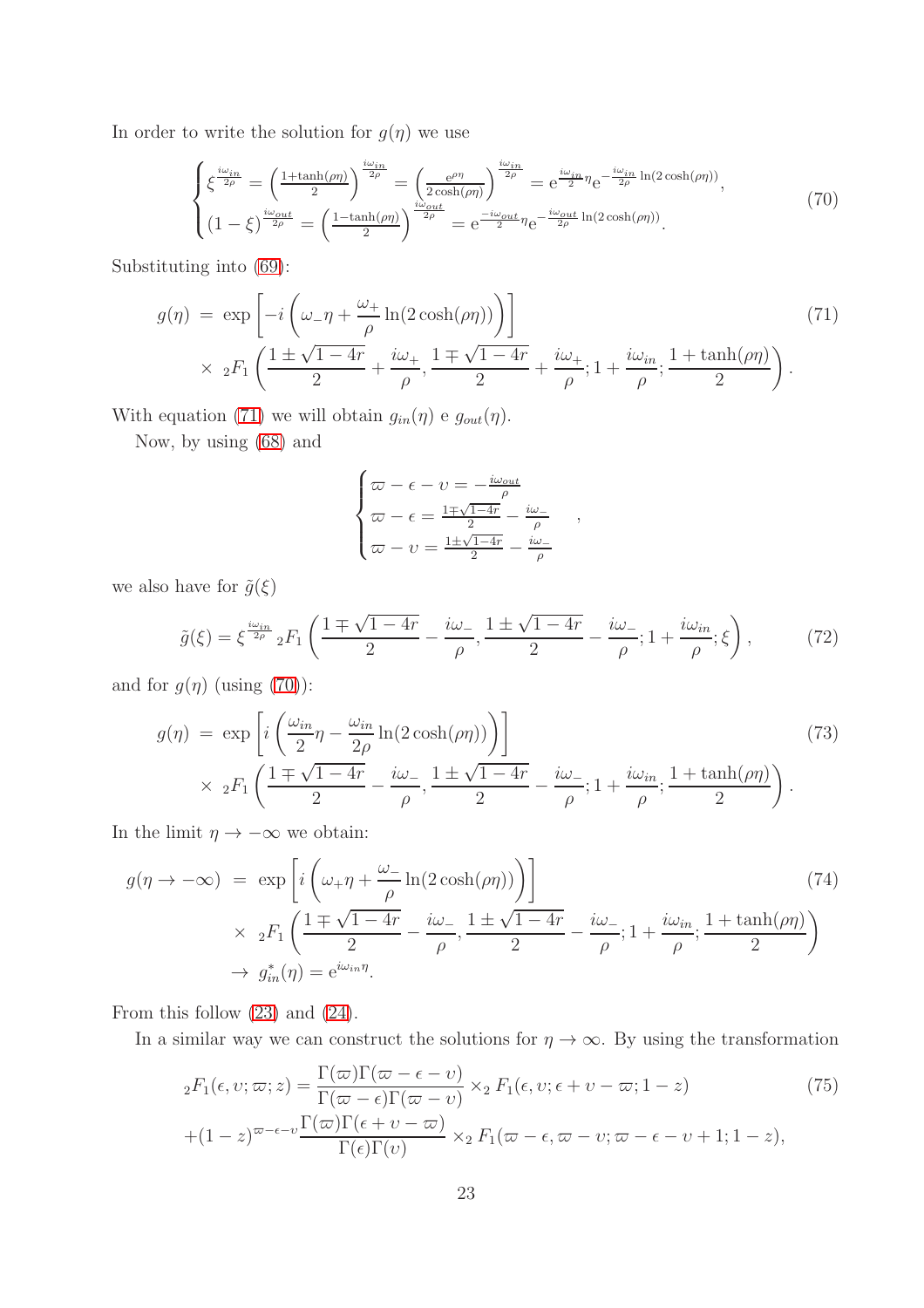where  $\Gamma$  is the Euler function, identifying the coefficients

$$
\begin{cases}\n\varpi - \epsilon - \upsilon = -\frac{i\omega_{out}}{\rho} \\
\varpi - \epsilon = \frac{1 \pm (\sqrt{1-4r})^*}{2} - \frac{i\omega_+}{\rho} \\
\varpi - \upsilon = \frac{1 \mp (\sqrt{1-4r})^*}{2} - \frac{i\omega_+}{\rho} \\
\epsilon + \upsilon - \varpi = \frac{i\omega_{out}}{\rho} \\
\varpi - \epsilon - \upsilon + 1 = 1 - \frac{i\omega_{out}}{\rho}\n\end{cases}
$$
\n(76)

for  $g_{in}^{(+)}(\eta)$ , and

$$
\begin{cases}\n\varpi - \epsilon - \upsilon = -\frac{i\omega_{out}}{\rho} \\
\varpi - \epsilon = \frac{1 \pm (\sqrt{1-4r})^*}{2} - \frac{i\omega_-}{\rho} \\
\varpi - \upsilon = \frac{1 \mp (\sqrt{1-4r})^*}{2} - \frac{i\omega_-}{\rho} \\
\epsilon + \upsilon - \varpi = \frac{i\omega_{out}}{\rho} \\
\varpi - \epsilon - \upsilon + 1 = 1 - \frac{i\omega_{out}}{\rho}\n\end{cases}
$$
\n(77)

for  $g_{in}^{(-)}(\eta)$ , we arrive at:

<span id="page-23-0"></span>
$$
g_{in}^{(+)}(\eta) = \exp\left[i\left(-\omega_{+}\eta - \frac{\omega_{-}}{\rho}\ln(2\cosh(\rho\eta))\right)\right]
$$
(78)  
\n
$$
\times \left[C_{1} \times {}_{2}F_{1}\left(\frac{1 \pm (\sqrt{1-4r})^{*}}{2} + \frac{i\omega_{-}}{\rho}, \frac{1 \pm (\sqrt{1-4r})^{*}}{2} + \frac{i\omega_{-}}{\rho}; \frac{i\omega_{out}}{\rho}; \frac{1 - \tanh(\rho\eta)}{2}\right)\right]
$$
  
\n+ $C_{2} (1-z)^{-\frac{i\omega_{out}}{\rho}}$   
\n
$$
\times {}_{2}F_{1}\left(\frac{1 \pm (\sqrt{1-4r})^{*}}{2} - \frac{i\omega_{+}}{\rho}, \frac{1 \pm (\sqrt{1-4r})^{*}}{2} - \frac{i\omega_{+}}{\rho}; 1 - \frac{i\omega_{out}}{\rho}; \frac{1 - \tanh(\rho\eta)}{2}\right)\right],
$$
  
\n
$$
g_{in}^{(-)}(\eta) = \exp\left[i\left(-\omega_{-}\eta - \frac{\omega_{+}}{\rho}\ln(2\cosh(\rho\eta))\right)\right]
$$
  
\n
$$
\times \left[C_{3} \times {}_{2}F_{1}\left(\frac{1 \pm (\sqrt{1-4r})^{*}}{2} + \frac{i\omega_{+}}{\rho}, \frac{1 \pm (\sqrt{1-4r})^{*}}{2} + \frac{i\omega_{+}}{\rho}; \frac{i\omega_{out}}{\rho}; \frac{1 - \tanh(\rho\eta)}{2}\right)\right]
$$
  
\n+ $C_{4} (1-z)^{-\frac{i\omega_{out}}{\rho}}$   
\n
$$
\times {}_{2}F_{1}\left(\frac{1 \pm (\sqrt{1-4r})^{*}}{2} - \frac{i\omega_{-}}{\rho}, \frac{1 \mp (\sqrt{1-4r})^{*}}{2} - \frac{i\omega_{-}}{\rho}; 1 - \frac{i\omega_{out}}{\rho}; \frac{1 - \tanh(\rho\eta)}{2}\right)\right],
$$
(79)  
\n(79)  
\n(79)  
\n(79)  
\n(79)  
\n(79)  
\n(79)  
\n(79)  
\n(79)  
\n(79)  
\n(79)  
\n(79)  
\n(79)  
\n(79)

<span id="page-23-1"></span>with

$$
C_1 = \frac{\Gamma\left(1 - \frac{i\omega_{in}}{\rho}\right)\Gamma\left(-\frac{i\omega_{out}}{\rho}\right)}{\Gamma\left(\frac{1 \pm (\sqrt{1-4r})^*}{2} - \frac{i\omega_+}{\rho}\right)\Gamma\left(\frac{1 \mp (\sqrt{1-4r})^*}{2} - \frac{i\omega_+}{\rho}\right)},\tag{80}
$$

$$
C_2 = \frac{\Gamma\left(1 - \frac{i\omega_{in}}{\rho}\right)\Gamma\left(\frac{i\omega_{out}}{\rho}\right)}{\Gamma\left(\frac{1 \pm (\sqrt{1-4r})^*}{2} + \frac{i\omega_-}{\rho}\right)\Gamma\left(\frac{1 \pm (\sqrt{1-4r})^*}{2} + \frac{i\omega_-}{\rho}\right)}.
$$
(81)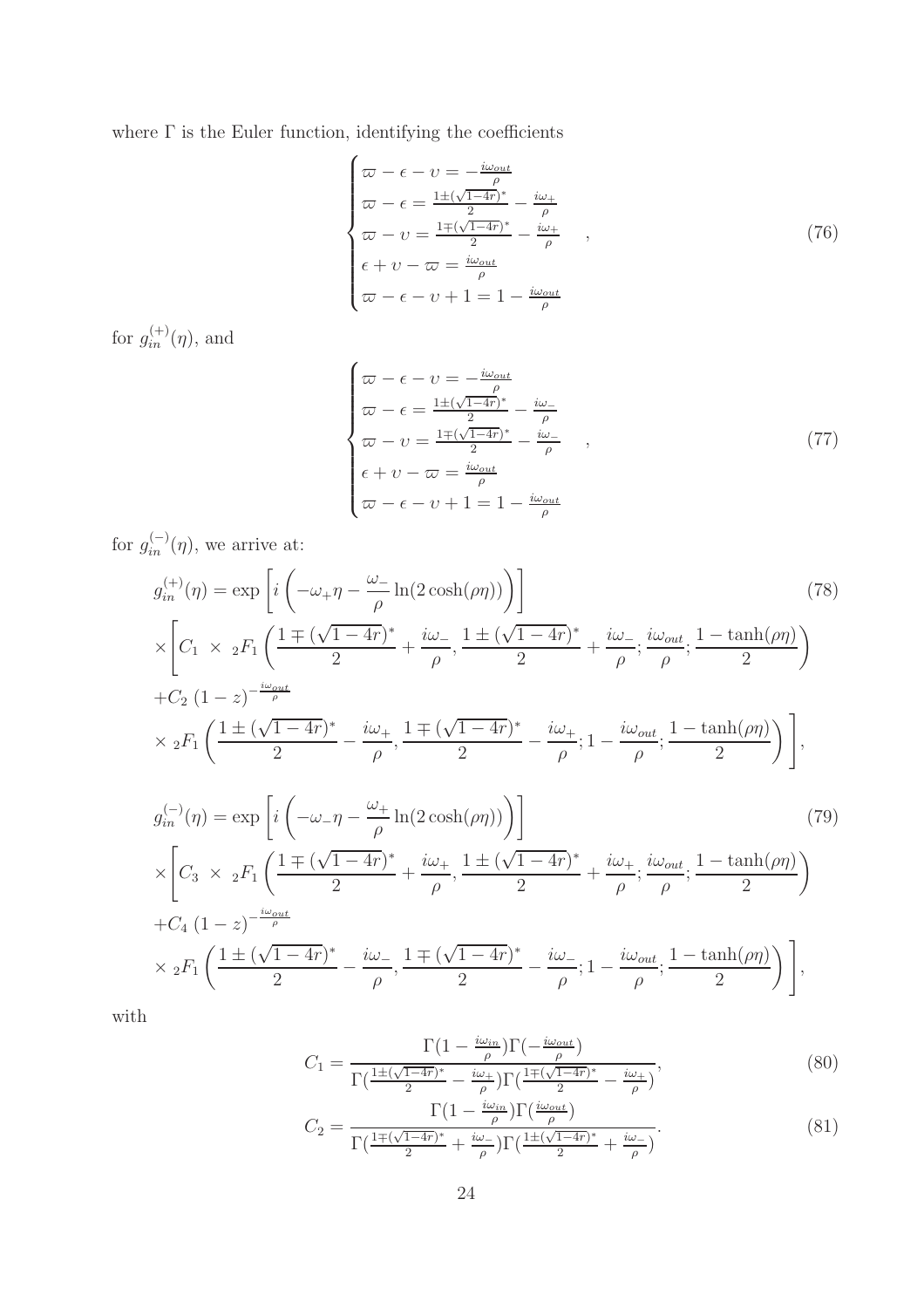$$
C_3 = \frac{\Gamma\left(1 + \frac{i\omega_{in}}{\rho}\right)\Gamma\left(-\frac{i\omega_{out}}{\rho}\right)}{\Gamma\left(\frac{1 \pm (\sqrt{1-4r})^*}{2} - \frac{i\omega}{\rho}\right)\Gamma\left(\frac{1 \pm (\sqrt{1-4r})^*}{2} - \frac{i\omega}{\rho}\right)},\tag{82}
$$

$$
C_4 = \frac{\Gamma\left(1 + \frac{i\omega_{in}}{\rho}\right)\Gamma\left(\frac{i\omega_{out}}{\rho}\right)}{\Gamma\left(\frac{1 \pm (\sqrt{1-4r})^*}{2} + \frac{i\omega_+}{\rho}\right)\Gamma\left(\frac{1 \pm (\sqrt{1-4r})^*}{2} + \frac{i\omega_+}{\rho}\right)}.\tag{83}
$$

By using [\(68\)](#page-21-0) and

$$
\frac{1 + tgh(\rho \eta)}{2} = \frac{e^{2\rho \eta}}{e^{2\rho \eta} + 1},
$$
\n(84)

Eqs. [\(78\)](#page-23-0) and [\(79\)](#page-23-1) are rewrite as:

$$
g_{in}^{(+)}(\eta) = \exp\left[i\left(-\omega_{+}\eta - \frac{\omega_{-}}{\rho}\ln(2\cosh(\rho\eta))\right)\right]
$$
(85)  
 
$$
\times C_{1} \times {}_{2}F_{1}\left(\frac{1 \pm (\sqrt{1-4r})^{*}}{2} + \frac{i\omega_{-}}{\rho}, \frac{1 \pm (\sqrt{1-4r})^{*}}{2} + \frac{i\omega_{-}}{\rho}; \frac{i\omega_{out}}{\rho}; \frac{1 - tgh(\rho\eta)}{2}\right)
$$
  
+
$$
C_{2} \times \exp\left[i\left(-\omega_{+}\eta - \frac{\omega_{-}}{\rho}\ln(2\cosh(\rho\eta))\right)\right] \times \left(\frac{e^{2\rho\eta}}{e^{2\rho\eta} + 1}\right)^{\frac{i\omega_{in}}{\rho}} \times \left(\frac{1}{e^{2\rho\eta} + 1}\right)^{-\frac{i\omega_{out}}{\rho}}
$$
  

$$
\times {}_{2}F_{1}\left(\frac{1 \pm (\sqrt{1-4r})^{*}}{2} - \frac{i\omega_{-}}{\rho}, \frac{1 \pm (\sqrt{1-4r})^{*}}{2} - \frac{i\omega_{-}}{\rho}; 1 - \frac{i\omega_{out}}{\rho}; \frac{1 - \tanh(\rho\eta)}{2}\right)
$$
(85)

and

$$
g_{in}^{(-)}(\eta) = \exp\left[i\left(-\omega_{-}\eta - \frac{\omega_{+}}{\rho}\ln(2\cosh(\rho\eta))\right)\right]
$$
\n
$$
\times C_{3} \times {}_{2}F_{1}\left(\frac{1 \pm (\sqrt{1-4r})^{*}}{2} + \frac{i\omega_{+}}{\rho}, \frac{1 \pm (\sqrt{1-4r})^{*}}{2} + \frac{i\omega_{+}}{\rho}; \frac{i\omega_{out}}{\rho}; \frac{1 - \tanh(\rho\eta)}{2}\right)
$$
\n
$$
+ C_{4} \times \exp\left[i\left(-\omega_{-}\eta - \frac{\omega_{+}}{\rho}\ln(2\cosh(\rho\eta))\right)\right] \times \left(\frac{e^{2\rho\eta}}{e^{2\rho\eta} + 1}\right)^{-\frac{i\omega_{in}}{\rho}} \times \left(\frac{1}{e^{2\rho\eta} + 1}\right)^{-\frac{i\omega_{out}}{\rho}}
$$
\n
$$
\times {}_{2}F_{1}\left(\frac{1 \pm (\sqrt{1-4r})^{*}}{2} - \frac{i\omega_{+}}{\rho}, \frac{1 \pm (\sqrt{1-4r})^{*}}{2} - \frac{i\omega_{+}}{\rho}; 1 - \frac{i\omega_{out}}{\rho}; \frac{1 - \tanh(\rho\eta)}{2}\right).
$$
\n(86)

Finally, we can identify  $g_{out}^{(+)}(\eta)$ ,  $g_{out}^{(-)}(\eta)$ ,  $\sigma$ ,  $\rho$ ,  $\pi$  and  $\tau$  as in [\(25\)](#page-9-4)-[\(26\)](#page-9-5) and the coefficients  $(29)-(32)$  $(29)-(32)$  $(29)-(32)$ .

## Acknowledgments

SHP is grateful to CNPq - Conselho Nacional de Desenvolvimento Científico e Tecnológico, Brazilian research agency, for financial support, grants number 304297/2015-1. RCL is grateful to CAPES for financial support.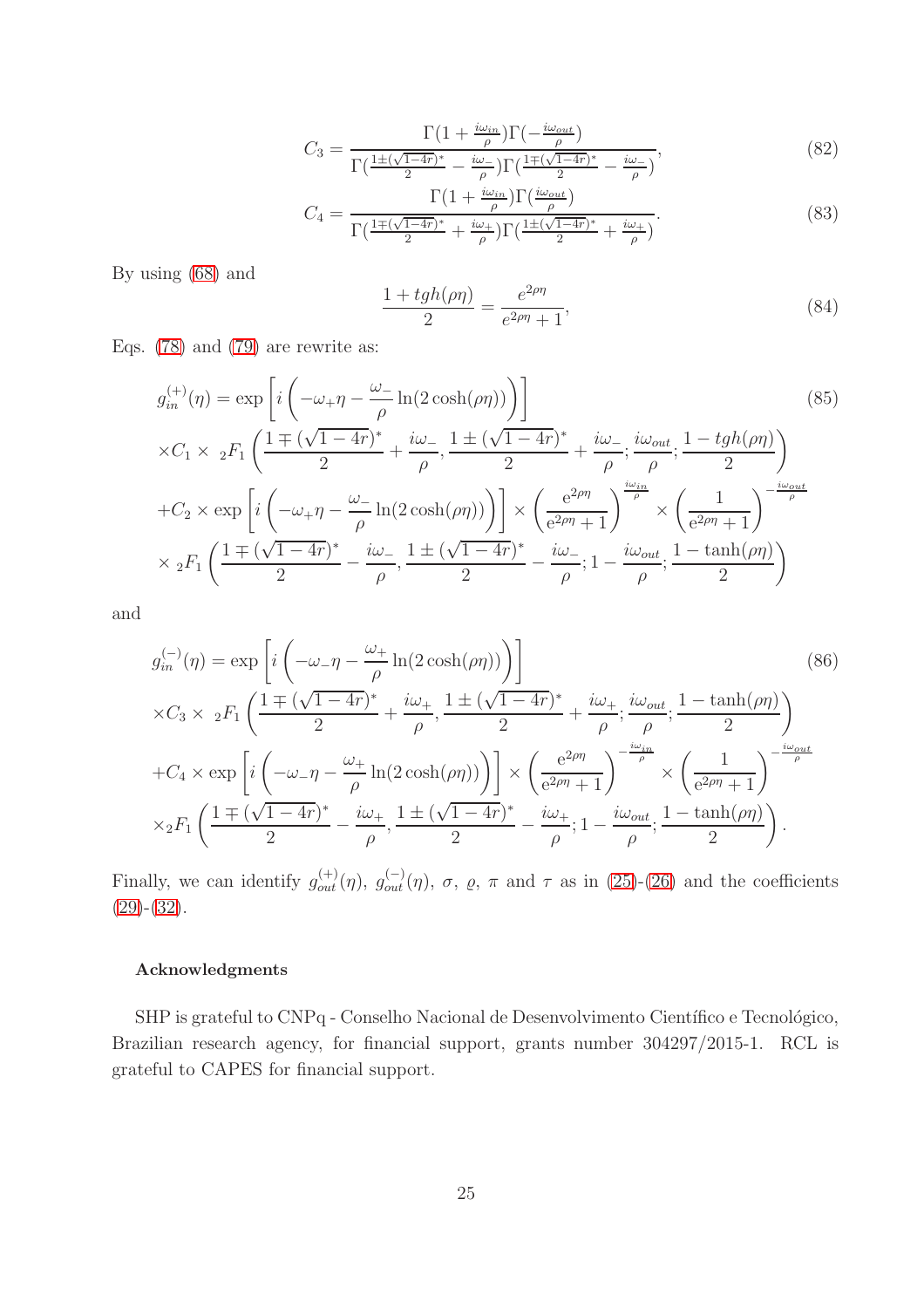- <span id="page-25-0"></span>[1] L. Parker, The creation of particles in an expanding universe, Ph.D. thesis, Harvard University, Cambridge, Massachusetts (1966).
- <span id="page-25-1"></span>[2] L. Parker, Phys. Rev. Lett. **21**, 562 (1968); Phys. Rev. **183**, 1057 (1969); Phys. Rev. **D** 3, 346 (1971); Phys. Rev. Lett. 28, 705 (1972); Phys. Rev. D 7, 976 (1973); J. Phys. A: Math. Theor. 45, 374023 (2012).
- <span id="page-25-2"></span>[3] Ya. B Zel'dovich, Pisma Zh. Eksp. Teor. Fiz. 12, 443 (1970), (English transl. JETP 12, 307 (1970)); R. Brout, F.Englert and E. Gunzig, Ann. Phys. 115, 78 (1978); M. Bordag, J. Lindig and V. M. Mostepanenko, Class. Quantum Grav. 15 581 (1998); M. Mijic, Phys. Rev. D 57, 2138 (1998); S. Biswas and I. Chowdhury, Int. J. Mod. Phys. D 15, 937 (2006).
- [4] S. G. Mamayev, V. M. Mostepanenko and A. A. Starobinskii, Sov. Phys. JETP 43, 823 (1976).
- <span id="page-25-7"></span>[5] Yu. V. Pavlov, Grav. Cosmol. 14, 314 (2008).
- <span id="page-25-10"></span>[6] A. A. Grib and Yu. V. Pavlov, Grav. Cosmol. 11, 119 (2005); Grav. Cosmol. 12, 159 (2006); AIP Conf. Proc. 956, 96 (2007); Yu. V. Pavlov, Theor. Math. Phys. 126, 92 (2001).
- <span id="page-25-8"></span>[7] A. A. Grib and S. G. Mamayev, Yad. Fiz. 10, 1276 (1969)[English transl.: Sov. J. Nucl. Phys. 10, 722 (1970)]; A. A. Grib, S. G. Mamayev and V. M. Mostepanenko, Gen. Rel. Grav., 7, 535 (1975).
- <span id="page-25-3"></span>[8] J. D. Barrow, A. B. Batista, J. C. Fabris and S. Houndjo, Phys. Rev. D 78, 123508 (2008); A. B. Batista, J. C. Fabris and S. J. M. Houndjo, Grav. Cosmol. 14, 140 (2008).
- <span id="page-25-4"></span>[9] N. D. Birrell and P. C. W. Davies, Quantum Fields in Curved Space (Cambridge University Press, Cambridge, 1982).
- <span id="page-25-6"></span>[10] S. A. Fulling, Aspects of Quantum Field Theory in Curved Spacetime (Cambridge University Press, Cambridge, 1989).
- <span id="page-25-9"></span>[11] A. A. Grib, S. G. Mamayev and V. M. Mostepanenko, Vaccum Quantum effects in Strong Fields (Friedmann Laboratory Publishing, St. Petesburg, 1994).
- <span id="page-25-5"></span>[12] V. F. Mukhanov and S. Winitzki, Introduction to Quantum Effects in Gravity, (Cambridge University Press, Cambridge, 2007).
- <span id="page-25-11"></span>[13] Bernard, C., Duncan, A.: Ann. Phys **107**, 201 (1977).
- <span id="page-25-12"></span>[14] S. Moradi, Int. J. Theor. Phys. **47**, 2807 (2008);
- <span id="page-25-13"></span>[15] S. Moradi, Int. J. Theor. Phys. **48**, 969 (2009);
- <span id="page-25-14"></span>[16] F. G. Alvarenga, A. B. Batista, J. C. Fabris and S. Houndjo, Grav. Cosmol. 16, 105 (2010);
- [17] G. Mahajan and T. Padmanabhan, Gen. Rel. Grav. 40, 709 (2008);
- <span id="page-25-15"></span>[18] J.F. Jesus and S.H. Pereira, JCAP07, 040 (2014);
- <span id="page-25-16"></span>[19] S. H. Pereira, C. H. G. Bessa and J. A. S. Lima, Phys. Lett. B 690, 103 (2010); S. H. Pereira and R. F. L. Holanda, Gen. Relativ. Gravit. 46 1699 (2014); S. H. Pereira, J. C. Z. Aguilar and E. C. Romão, Rev. Mex. Astron. Astrof. **50** 195 (2014).
- <span id="page-25-17"></span>[20] D. J. H. Chung, P. Crotty, E. W. Kolb, and A. Riotto, Phys. Rev. D 64, 043503 (2001); D. J.